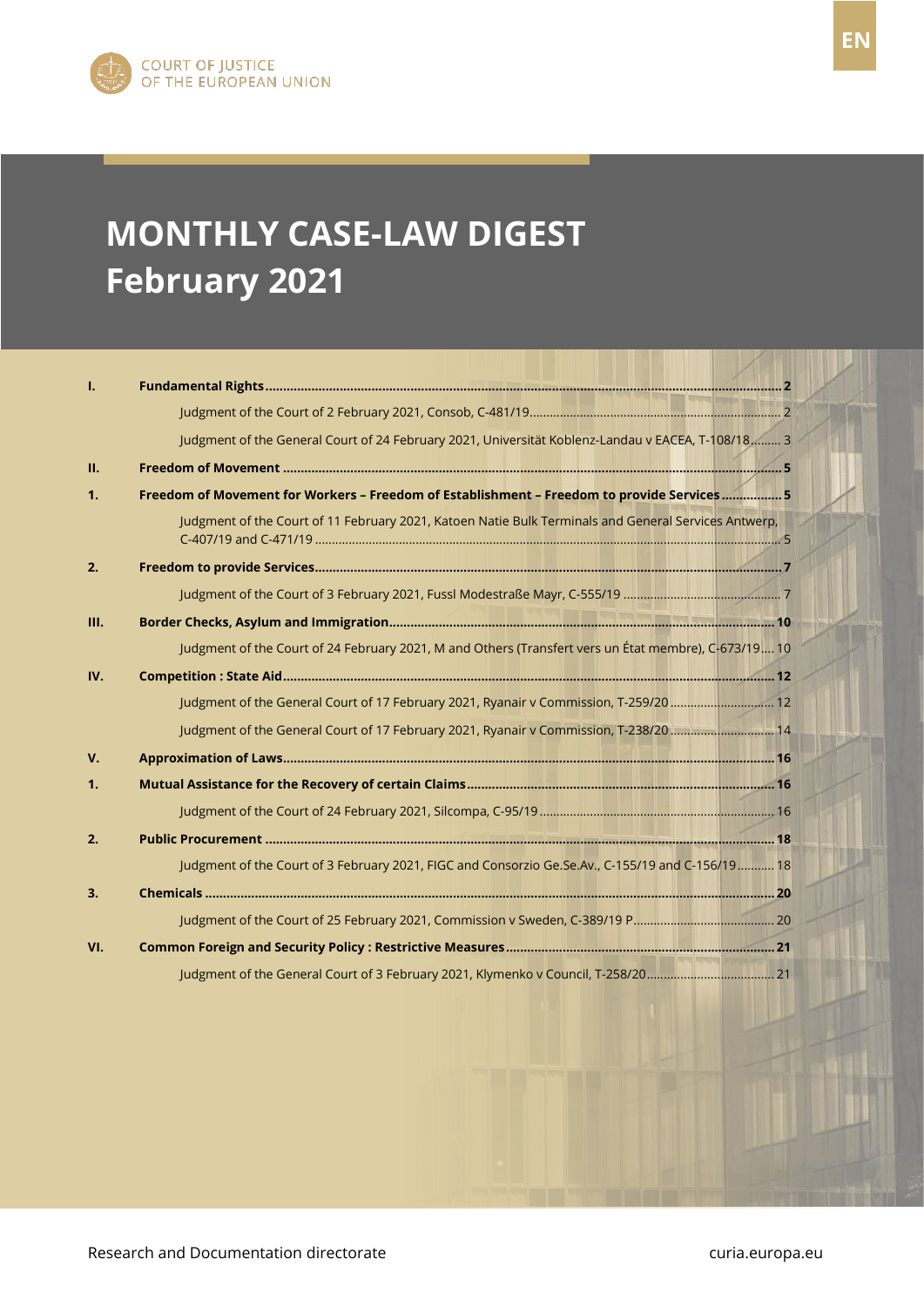# <span id="page-1-1"></span><span id="page-1-0"></span>**I. FUNDAMENTAL RIGHTS**

#### **Judgment of the Court (Grand Chamber) of 2 February 2021**

Case [C-481/19](https://curia.europa.eu/juris/document/document.jsf;jsessionid=17DD2A3DFA58947962450E805FBA5BAB?text=&docid=237202&pageIndex=0&doclang=EN&mode=lst&dir=&occ=first&part=1&cid=5694988) **[Consob](https://curia.europa.eu/juris/document/document.jsf;jsessionid=17DD2A3DFA58947962450E805FBA5BAB?text=&docid=237202&pageIndex=0&doclang=EN&mode=lst&dir=&occ=first&part=1&cid=5694988)** 

Reference for a preliminary ruling – Approximation of laws – Directive 2003/6/EC – Article 14(3) – Regulation (EU) No 596/2014 – Article 30(1)(b) – Market abuse – Administrative sanctions of a criminal nature – Failure to cooperate with the competent authorities – Articles 47 and 48 of the Charter of Fundamental Rights of the European Union – Right to remain silent and to avoid self-incrimination

On 2 May 2012, the Commissione Nazionale per le Società e la Borsa (Consob) (National Companies and Stock Exchange Commission, Italy) imposed on DB penalties totalling EUR 300 000 for an administrative offence of insider dealing committed in 2009.

It also imposed on him a penalty of EUR 50 000 for failure to cooperate. DB, after applying on several occasions for postponement of the date of the hearing to which he had been summoned in his capacity as a person aware of the facts, had declined to answer the questions put to him when he appeared at that hearing.

Following the dismissal of his appeal against those penalties, DB brought an appeal on a point of law before the Corte suprema di cassazione (Supreme Court of Cassation, Italy). On 16 February 2018, that court referred an interlocutory question of constitutionality to the Corte costituzionale (Constitutional Court, Italy) concerning the provision of Italian law  $1$  on the basis of which the penalty for failure to cooperate was imposed. That provision penalises anyone who fails to comply with Consob's requests in a timely manner or delays the performance of that body's supervisory functions, including with regard to the person in respect of whom Consob alleges an offence of insider dealing.

The Corte costituzionale (Constitutional Court) pointed out that, under Italian law, insider dealing constitutes both an administrative offence and a criminal offence. It then noted that the provision concerned was adopted in performance of a specific obligation under Directive 2003/6<sup>2</sup> and now implements a provision of Regulation No 596/2014. <sup>3</sup> Next, it asked the Court whether those measures are compatible with the Charter of Fundamental Rights of the European Union ('the Charter') and, in particular, the right to remain silent.

The Court, sitting as the Grand Chamber, recognises the existence, for natural persons, of a right to silence, protected by the Charter, <sup>4</sup> and holds that Directive 2003/6 and Regulation No 596/2014 allow

<sup>1</sup> Article 187*quindecies* of the Decreto legislativo n. 58 – Testo unico delle disposizioni in materia di intermediazione finanziaria, ai sensi degli articoli 8 e 21 della legge 6 febbraio 1996, n. 52 (Legislative Decree No 58 consolidating all provisions in the field of financial intermediation, within the meaning of Articles 8 and 21 of Law of 6 February 1996, No 52) of 24 February 1998.

<sup>2</sup> Pursuant to Article 14(3) of Directive 2003/6/EC of the European Parliament and of the Council of 28 January 2003 on insider dealing and market manipulation (market abuse) (OJ 2003 L 96, p. 16), Member States are to determine the sanctions to be applied for failure to cooperate in an investigation covered by Article 12 of that directive. The latter article states that, in that context, the competent authority must be able to demand information from any person and, if necessary, to summon and hear any such person.

<sup>3</sup> Article 30(1)(b) of Regulation (EU) No 596/2014 of the European Parliament and of the Council of 16 April 2014 on market abuse (market abuse regulation) and repealing Directive 2003/6 and Commission Directives 2003/124/EC, 2003/125/EC and 2004/72/EC (OJ 2014 L 173, p. 1). This provision requires that administrative sanctions be determined for failure to cooperate or to comply with an investigation, with inspection or with a request as referred to in Article 23(2) of that regulation, subparagraph (b) of which specifies that this includes questioning a person with a view to obtaining information.

<sup>4</sup> Second paragraph of Article 47 and Article 48 of the Charter.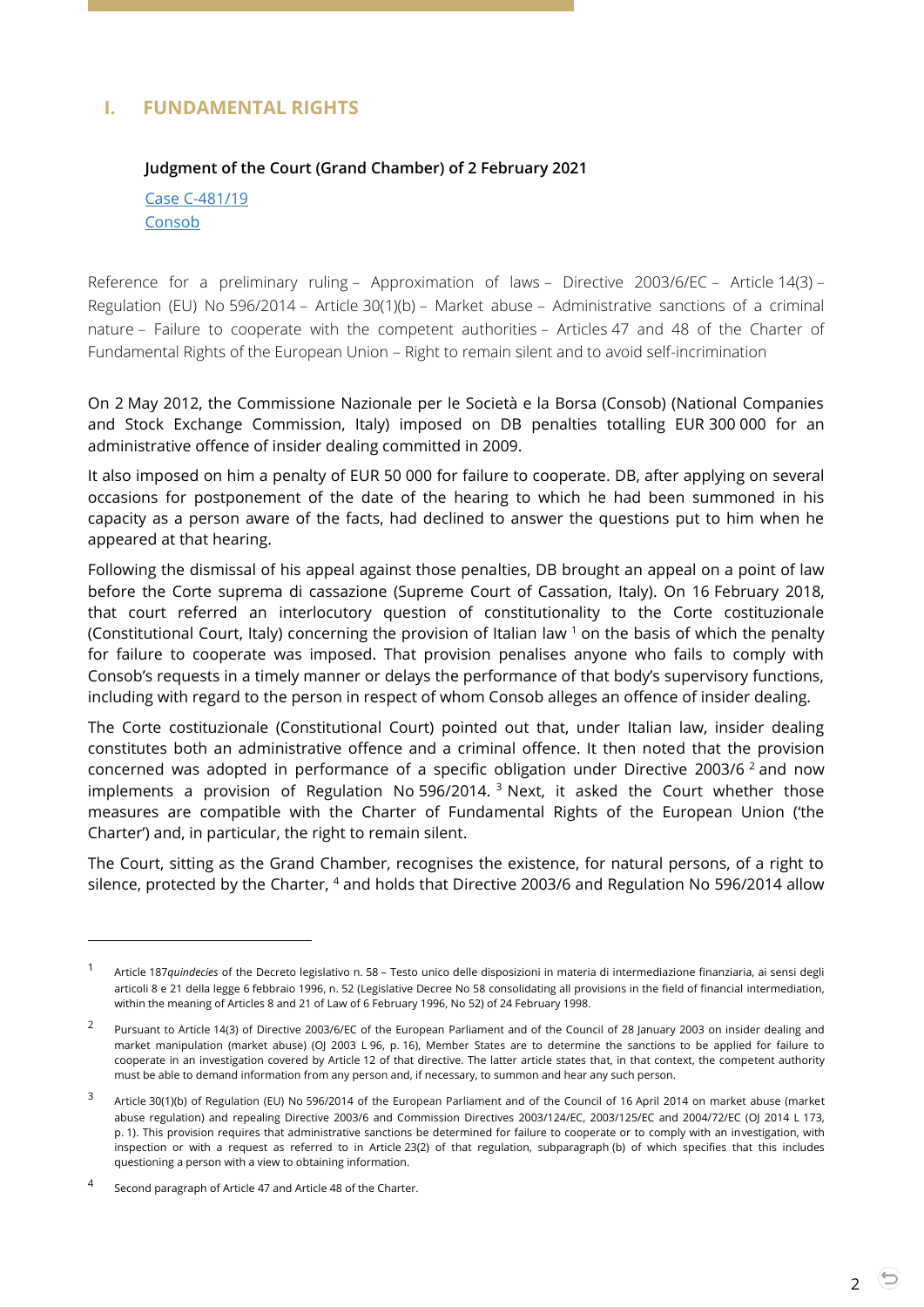Member States to respect that right in an investigation carried out in respect of such persons and capable of establishing their liability for an offence that is punishable by administrative sanctions of a criminal nature, or their criminal liability.

#### *Findings of the Court*

In the light of the case-law of the European Court of Human Rights on the right to a fair trial,  $5$  the Court emphasises that the right to silence, which lies at the heart of the notion of a 'fair trial', precludes, inter alia, penalties being imposed on natural persons who are 'charged' for refusing to provide the competent authority, under Directive 2003/6 or Regulation No 596/2014, with answers which might establish their liability for an offence that is punishable by administrative sanctions of a criminal nature, or their criminal liability. The Court states, in that regard, that the case-law relating to the obligation on undertakings to provide, in proceedings that may lead to the imposition of penalties for anticompetitive conduct, information which may subsequently be used to establish their liability for such conduct cannot apply by analogy to establish the scope of the right to silence of natural persons charged with insider dealing. The Court adds that the right to silence cannot, however, justify every failure to cooperate on the part of the person concerned with the competent authorities, such as refusing to appear at a hearing planned by those authorities or using delaying tactics designed to postpone it.

Finally, the Court notes that both Directive 2003/6 and Regulation No 596/2014 lend themselves to an interpretation which is consistent with the right to silence, in that they do not require penalties to be imposed on natural persons for refusing to provide the competent authority with answers which might establish their liability for an offence that is punishable by administrative sanctions of a criminal nature, or their criminal liability. In those circumstances, the absence of an express prohibition against the imposition of a penalty for such a refusal cannot undermine the validity of those measures. It is for the Member States to ensure that natural persons cannot be penalised for refusing to provide such answers to the competent authority.

## <span id="page-2-0"></span>**Judgment of the General Court (Tenth Chamber, Extended Composition) of 24 February 2021**

Case T-108/18 Universität Koblenz-Landau v EACEA

-

Arbitration clause – Tempus IV Programmes – Grant agreements – Contractual nature of the dispute – Reclassification of the action – Eligible costs – Systemic and recurrent irregularities – Full repayment of amounts paid – Proportionality – Right to be heard – Obligation to state reasons – Article 41 of the Charter of Fundamental Rights

Universität Koblenz-Landau (Germany) ('the applicant') is a German higher-education institution governed by public law.

In 2008 and 2010, within the framework of the European Union's cooperation with third countries for the modernisation of the higher-education systems of those countries, the applicant signed three grant agreements. The first one was signed between the applicant, as sole beneficiary, and the European Commission. The last two agreements were signed inter alia between the applicant, as coordinator and co-beneficiary, and the Education, Audiovisual and Culture Executive Agency (EACEA). The EACEA paid grants to the applicant under these three agreements.

<sup>5</sup> This right to a fair trial is also enshrined in Article 6 of the European Convention for the Protection of Human Rights and Fundamental Freedoms, signed at Rome on 4 November 1950.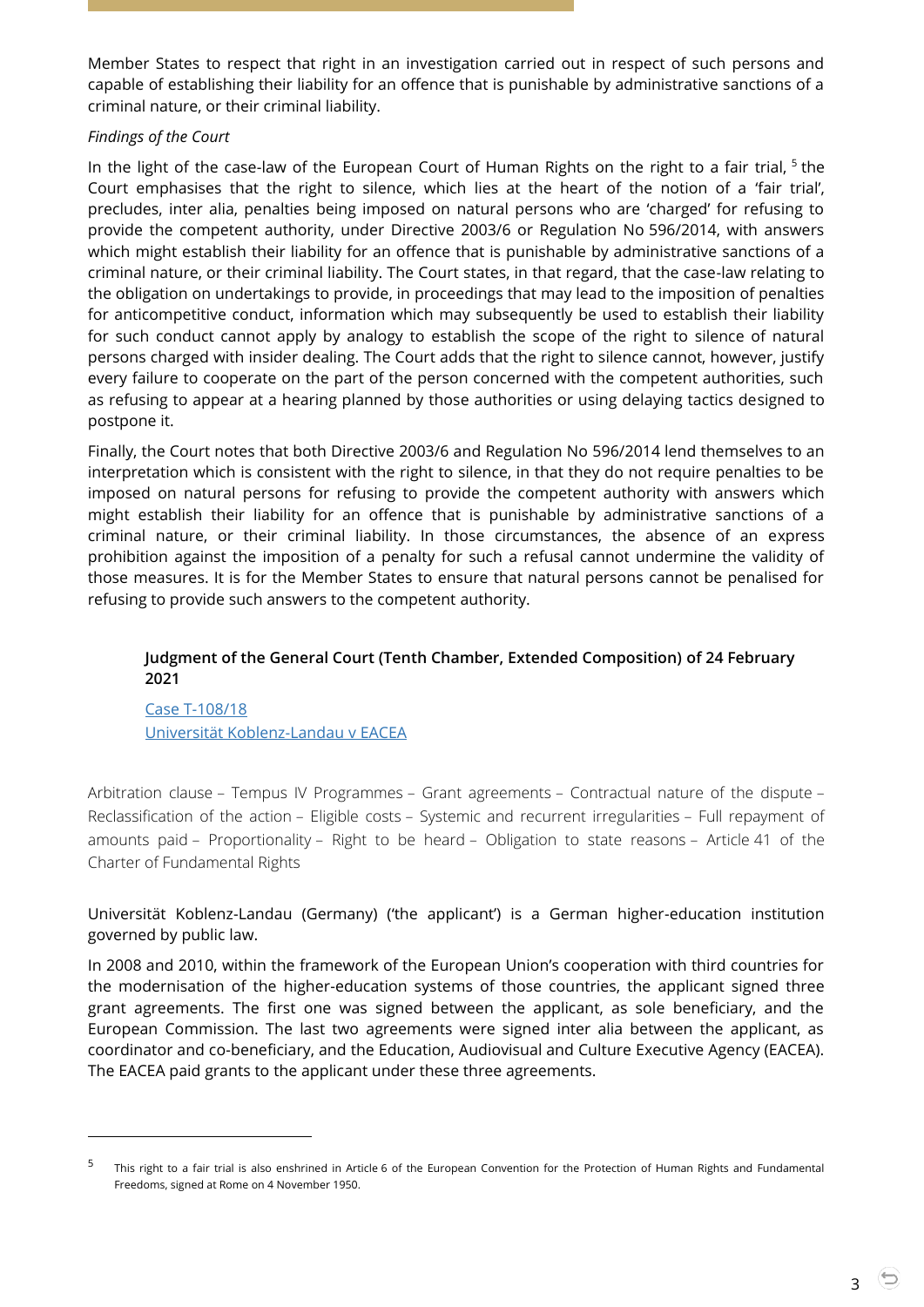By two letters of 21 December 2017 and 7 February 2018, the EACEA informed the applicant that it had decided to recover the grants paid in whole or in part. The total sum claimed under the three agreements amounted to EUR 1 795 826.30.

In 2018, the applicant brought an action under Article 263 TFEU seeking annulment of the two letters of the EACEA relating to the amounts paid to the applicant in the context of the grant agreements.

In support of its action, the applicant relied in particular on three pleas in law, alleging (i) infringement of the right to be heard, (ii) 'misapplication of EU law' and (iii) failure to state reasons. By its judgment, the General Court, sitting in extended composition, dismisses the action by making, in particular, the availability of the right to be heard and the obligation to state reasons in the context of a dispute of a contractual nature clear and by examining the question whether the full recovery of a grant complies with the provisions of the applicable Financial Regulation.

#### *Assessment of the General Court*

After finding the claim in annulment inadmissible for lack of a challengeable act within the meaning of Article 263 TFEU and reclassifying the action seeking a declaration that the debts claimed under the grant agreements do not exist as being based on Article 272 TFEU, the General Court examines the first and the third pleas together.

In this respect, it rejects the EACEA's argument that the right to be heard and the obligation to state reasons cannot be usefully relied on in the context of a dispute of a contractual nature. Those rights have been enshrined in Article 41(2)(a) and (c) of the Charter of Fundamental Rights of the European Union ('the Charter'), which forms part of primary law. According to the case-law of the Court of Justice and the General Court, the fundamental rights of the Charter are designed to preside over the exercise of the powers conferred on the EU institutions, including in contractual matters, in particular during the execution of the contract. In addition, the General Court recalls that, if, as in the present case, an arbitration clause included in the contract confers jurisdiction on the EU judicature to hear disputes relating to that contract, that judicature will have jurisdiction, independently of the applicable law stipulated in that contract, to examine any infringement of the Charter or of the general principles of EU law.

As for the possible infringement of the right to be heard, the General Court determines whether the EACEA has allowed the applicant the opportunity to make its views usefully and effectively known before communicating the letters at issue and the debit note issued under the first grant agreement to it. The General Court recalls that, according to the settled case-law of the Court of Justice, EU institutions, bodies, offices and agencies are required, in accordance, in particular, with the requirements of the principle of good administration, to respect the principle of adversarial proceedings in the context of an audit procedure, such as that in the present case. Those entities must obtain all relevant information, in particular that which the other party to the contract is in a position to provide, before taking a decision to proceed with recovery.

The General Court points out, in that regard, that the EACEA communicated to the applicant the relevant documents and informed it of its intention to recover the grants at issue on the basis of the possibly systemic and recurrent nature and the seriousness of the irregularities found. Since it found that the applicant was requested to put forward its position concerning the auditors' findings, which it actually did in a detailed manner, the General Court rejects the plea alleging infringement of the right to be heard as unfounded.

As for the possible infringement of the obligation to state reasons, the General Court recalls that the reasons given for a measure are sufficient if that measure was adopted in a context which was known to the addressee concerned and which enables him or her to understand the scope of the measure concerning him or her. The General Court finds that the letters in question clearly identify the legal basis for the intended recovery and that the numerous written exchanges between the parties allowed the applicant to understand the reasons why the EACEA decided to claim the repayment in question and the manner in which the amounts to be repaid were determined. In this respect, the EACEA relied on the final audit report which took account of all of the applicant's observations and evidence submitted by it, examined them, and rejected them individually, explaining on each occasion the reasons why those observations or evidence did not call into question the findings reached by the auditors. Accordingly, the General Court also rejects that plea as unfounded.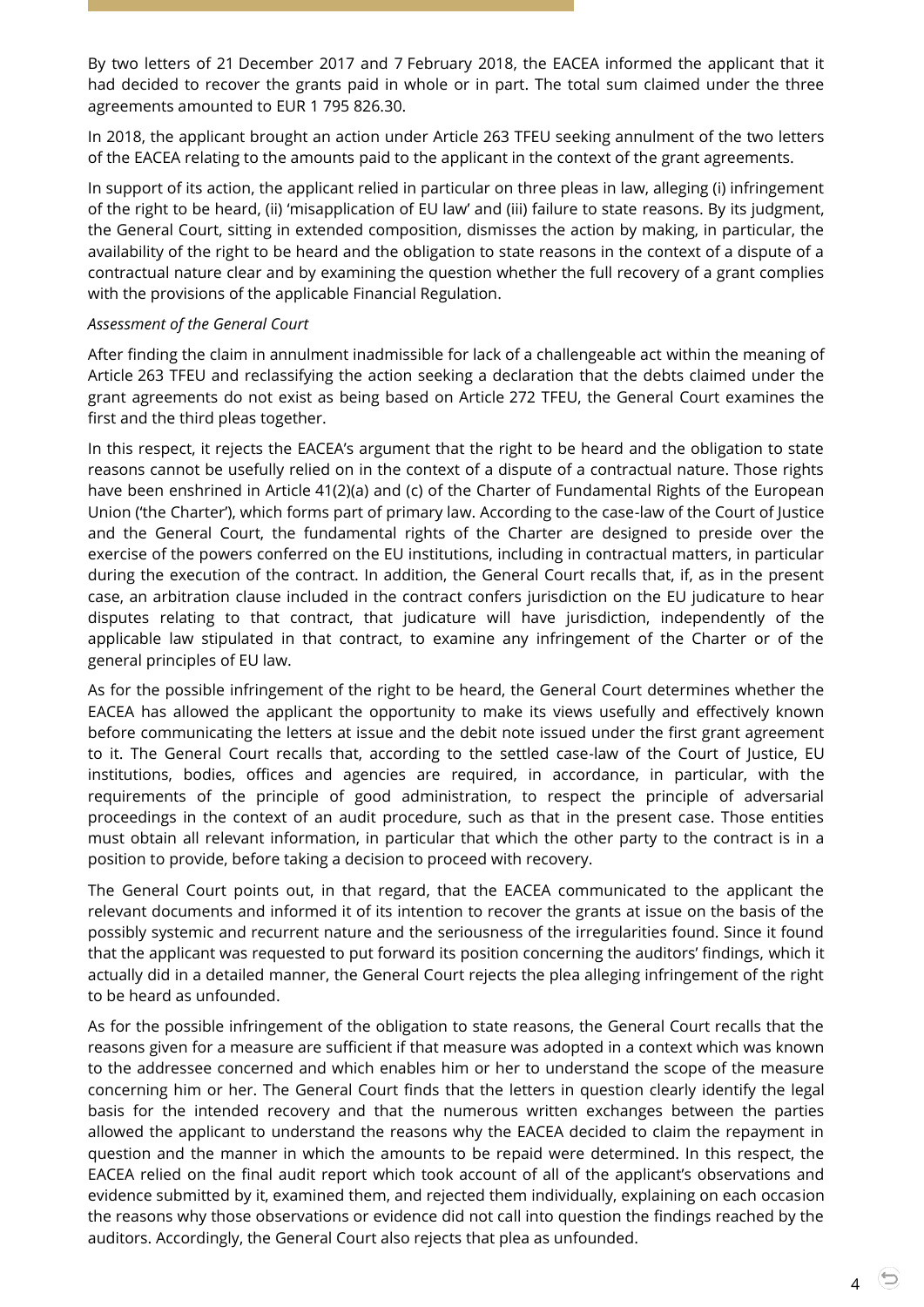In addition, the General Court rejects the plea alleging misapplication of EU law, under which the applicant claims that neither the contested agreements nor EU law allows the EACEA to recover in full the amounts paid to it under the contested agreements. After an assessment of the contractual provisions and the relevant provisions of the applicable Financial Regulations, as interpreted by the EU judicature, according to their respective wording, it finds that they do not, in principle, prevent the EACEA from recovering the full amounts paid to the applicant under the contested agreements.

# <span id="page-4-1"></span><span id="page-4-0"></span>**II. FREEDOM OF MOVEMENT**

# **1. FREEDOM OF MOVEMENT FOR WORKERS – FREEDOM OF ESTABLISHMENT – FREEDOM TO PROVIDE SERVICES**

## <span id="page-4-2"></span>**Judgment of the Court (Fourth Chamber) of 11 February 2021**

Joined Cases [C-407/19 and](https://curia.europa.eu/juris/document/document.jsf?text=&docid=237644&pageIndex=0&doclang=EN&mode=lst&dir=&occ=first&part=1&cid=5709349) C-471/19 [Katoen Natie Bulk Terminals and](https://curia.europa.eu/juris/document/document.jsf?text=&docid=237644&pageIndex=0&doclang=EN&mode=lst&dir=&occ=first&part=1&cid=5709349) General Services Antwerp

Reference for a preliminary ruling – Article 45 TFEU – Freedom of movement for workers – Article 49 TFEU – Freedom of establishment – Article 56 TFEU – Freedom to provide services – Carrying out of port activities – Dockers – Access to the profession and recruitment – Arrangements for the recognition of dockers – Dockers not part of the quota of workers provided for in national legislation – Limitation of the duration of the work contract – Mobility of dockers between different port areas – Workers carrying out logistical work – Safety certificate – Overriding reasons in the public interest – Safety in port areas – Protection of workers – Proportionality

Under Belgian law, dock work is governed inter alia by the Law organising dock work, according to which dock work may be carried out only by recognised dockers. In 2014, the European Commission had sent Belgium a letter of formal notice, in which it informed it that its dock work legislation infringed the freedom of establishment (Article 49 TFEU). Following that letter, in 2016, that Member State had adopted a royal decree relating to the recognition of dockers in port areas, establishing the arrangements for the implementation of the Law organising dock work, which had led the Commission to close the infringement procedure against it.

In the case *Katoen Natie Bulk Terminals and General Services Antwerp* (C-407/19), the two eponymous companies, which carried out port operations in Belgium and abroad, requested the Raad van State (Council of State, Belgium) to annul that 2016 royal decree, being of the view that it impeded their freedom to engage dockers from Member States other than Belgium to work in Belgian port areas.

In the case *Middlegate Europe* (C-471/19), the company concerned had been ordered to pay a fine following the finding, by the Belgian police, of the infringement involving the carrying out of dock work by an unrecognised docker. In the context of proceedings brought before the referring court in that second case, namely the Grondwettelijk Hof (Constitutional Court, Belgium), that company was challenging the constitutionality of the Law organising dock work, being of the view that that legislation disregarded the freedom of trade and industry of undertakings. That court, noting that that freedom guaranteed by the Belgian Constitution was closely linked to a number of fundamental freedoms guaranteed by the FEU Treaty, such as the freedom to provide services (Article 56 TFEU) and the freedom of establishment (Article 49 TFEU), had decided to refer questions to the Court, just as the Raad van State (Council of State) had done in the first case, on the compatibility of those national rules, which maintain a special regime for the recruitment of dockers, with those two provisions. By those joined cases, in addition to the answer which it had to give to that question, the Court was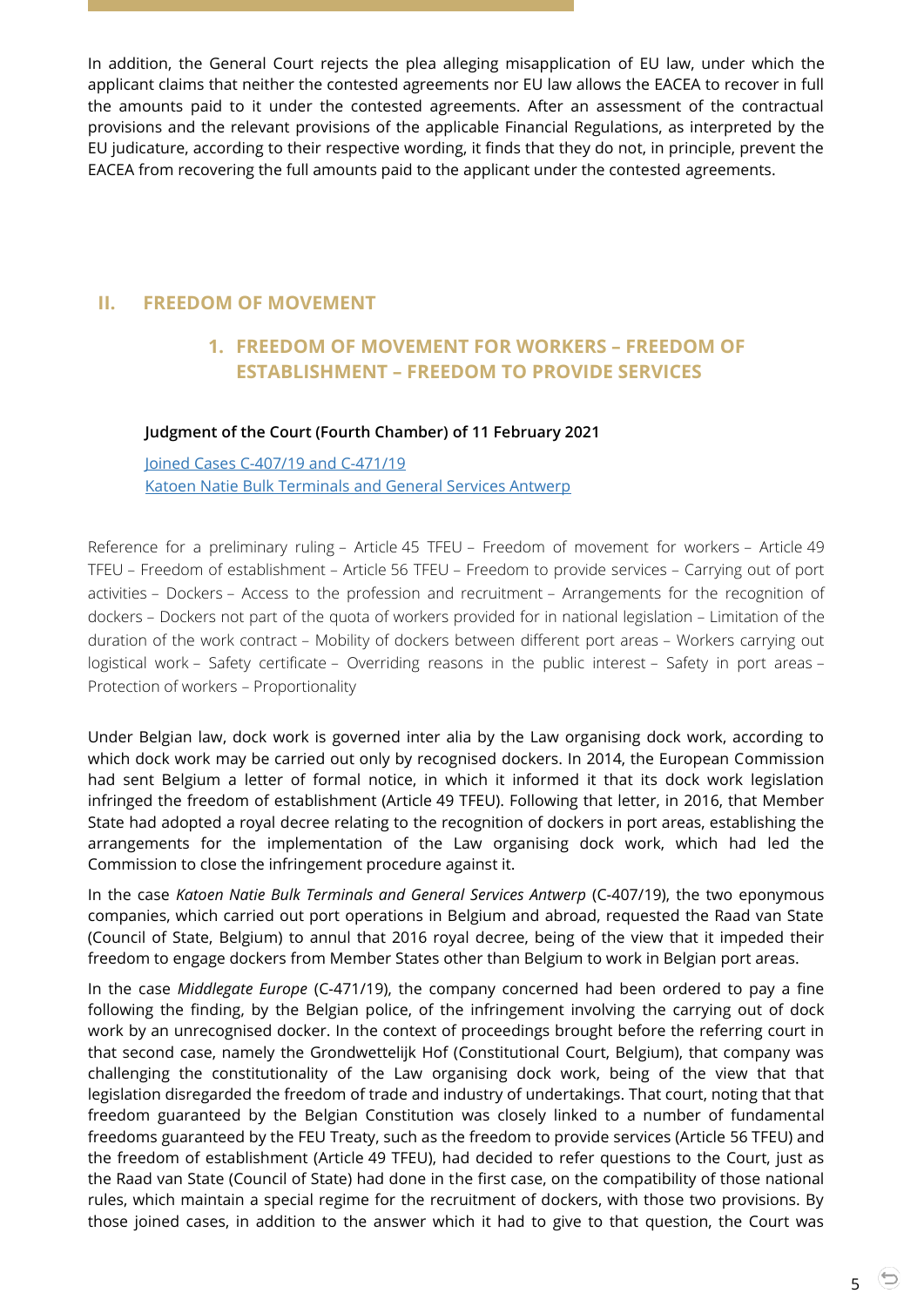asked to identify additional criteria enabling the conformity of the docker regime with EU law requirements to be clarified.

#### *Findings of the Court*

The Court states first of all that the legislation at issue, which obliges non-resident undertakings wishing to establish themselves in Belgium in order to carry out port activities there or which, without establishing themselves there, wish to provide port services there to have recourse only to dockers recognised as such in accordance with that legislation, prevents such undertakings from using its own staff or from recruiting other non-recognised workers. Therefore, that legislation, which may render less attractive the establishment of those undertakings in Belgium or their provision of services in that Member State, constitutes a restriction on both the freedom of establishment and the freedom to provide services, guaranteed by Articles 49 and 56 TFEU, respectively. The Court then recalls that such a restriction may be justified by an overriding reason in the public interest, provided that it is suitable for securing the attaining of the objective pursued and does not go beyond what is necessary in order to attain it. In the case at hand, the Court notes that the legislation at issue cannot in itself be considered unsuitable or disproportionate for attaining the objective which it pursues, namely ensuring safety in port areas and preventing workplace accidents. Assessing the regime at issue globally, the Court finds that such legislation is compatible with Articles 49 and 56 TFEU, provided that the conditions and arrangements laid down pursuant to that legislation, first, are based on objective, non-discriminatory criteria known in advance and which allow dockers from other Member States to prove that they satisfy, in their State of origin, requirements equivalent to those applied to national dockers and, second, do not establish a limited quota of workers eligible for such recognition.

Next, examining the compatibility of the contested royal decree with the various freedoms of movement guaranteed by the FEU Treaty, the Court states that the national legislation at issue also constitutes a restriction on the freedom of movement for workers enshrined in Article 45 TFEU, in so far as it is liable to have a dissuasive effect on employers and workers from other Member States. The Court then assesses whether the various measures contained in that legislation are necessary and proportionate to the objective of ensuring safety in port areas and preventing workplace accidents.

In that regard, in the first place, the Court considers that the legislation at issue, according to which, in particular:

– the recognition of dockers is done by an administrative committee composed jointly of members designated by employers' organisations and by workers' organisations;

– that committee also decides, according to the need for labour, whether or not recognised workers must be included in a quota of dockers, it being understood that, for dockers not included in that quota, the duration of their recognition is limited to the duration of their employment contract, such that a fresh recognition procedure must be initiated for each new contract that they conclude;

– no maximum period within which that committee must act is prescribed,

in so far as it is neither necessary nor appropriate for attaining the objective pursued, is not compatible with the freedoms of movement enshrined in Articles 45, 49 and 56 TFEU.

In the second place, the Court examines the conditions for recognition of dockers. Under the legislation at issue, a worker must, unless he or she can show that he or she satisfies equivalent conditions in another Member State, meet requirements of medical fitness and successfully complete a psychological test and prior vocational training. According to the Court, those requirements are conditions appropriate for ensuring safety in port areas and proportionate to such an objective. Consequently, such measures are compatible with the freedoms of movement provided for in Articles 45, 49 and 56 TFEU. However, the Court considers that it is for the referring court to verify that the role conferred on the employers' organisation and, as the case may be, on the recognised dockers' unions in the designation of the bodies responsible for conducting those examinations or tests is not such as to call into question their transparent, objective and impartial nature.

In the third place, the Court finds that the legislation concerned, which provides for the maintenance of the recognition obtained by a docker under a previous statutory regime and for his or her inclusion in the quota of recognised dockers, does not appear to be inappropriate for attaining the objective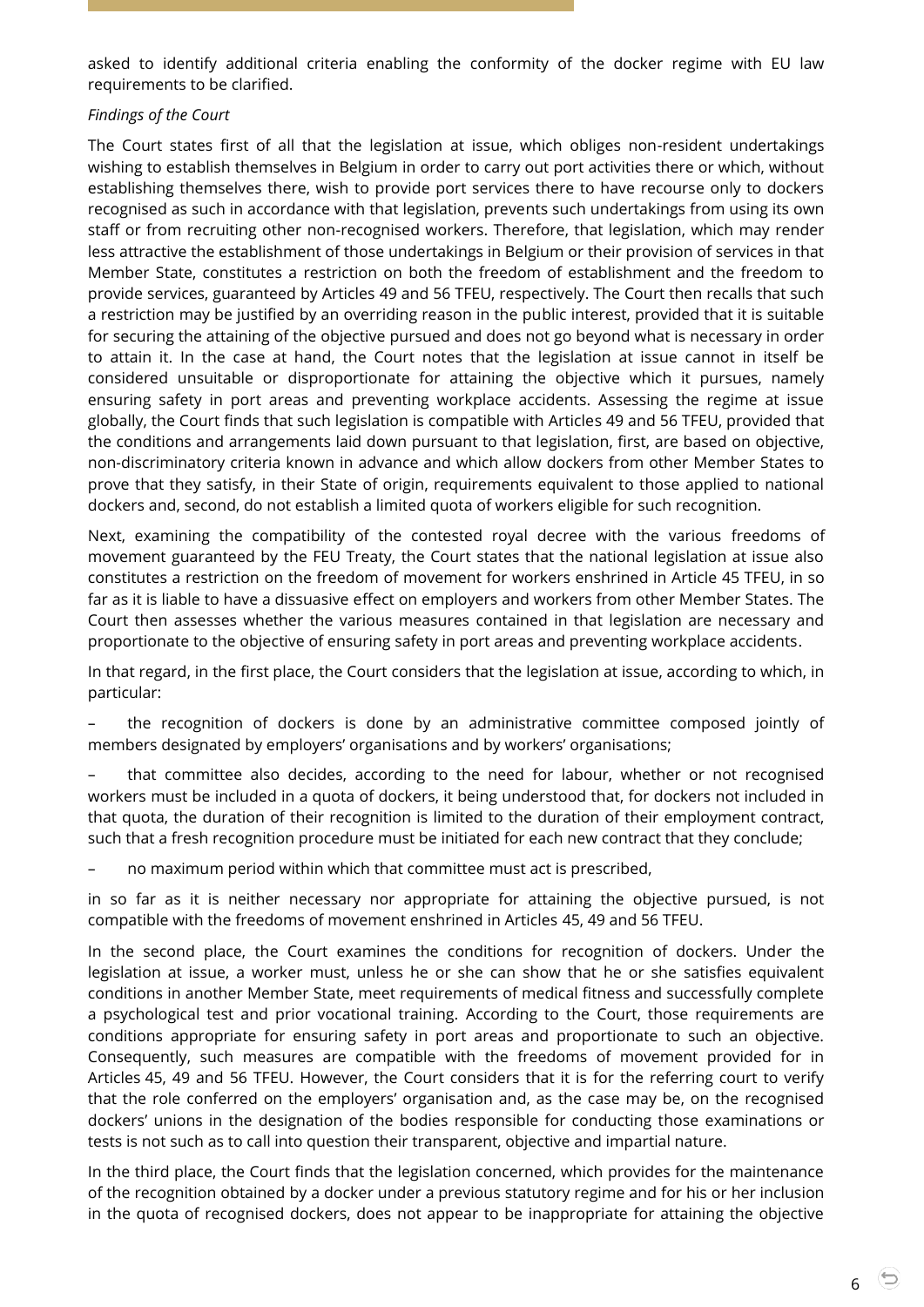pursued or disproportionate to that objective, such that, in that respect, it is also compatible with the freedoms enshrined in Articles 45, 49 and 56 TFEU.

In the fourth place, the Court considers that the legislation at issue, under which the transfer of a docker to the quota of workers of a port area other than that in which he or she obtained his or her recognition is subject to conditions and arrangements laid down by a collective labour agreement, complies with the freedoms of movement provided for in Articles 45, 49 and 56 TFEU. It is nevertheless for the referring court to determine that those conditions and arrangements laid down are necessary and proportionate to the objective of ensuring security in each port area.

In the last place, the Court holds that legislation according to which logistics workers must hold a 'security certificate' whose issuance modalities are fixed by a collective labour agreement is not incompatible with the freedoms enshrined in Articles 45, 49 and 56 TFEU, provided that the conditions for the issue of such a certificate are necessary and proportionate to the objective of ensuring safety in port areas and the procedure prescribed for its obtainment does not impose unreasonable and disproportionate administrative burdens.

# **2. FREEDOM TO PROVIDE SERVICES**

## <span id="page-6-1"></span><span id="page-6-0"></span>**Judgment of the Court (Third Chamber) of 3 February 2021**

Case [C-555/19](https://curia.europa.eu/juris/document/document.jsf?text=&docid=237285&pageIndex=0&doclang=EN&mode=lst&dir=&occ=first&part=1&cid=5711348) [Fussl Modestraße Mayr](https://curia.europa.eu/juris/document/document.jsf?text=&docid=237285&pageIndex=0&doclang=EN&mode=lst&dir=&occ=first&part=1&cid=5711348)

Reference for a preliminary ruling – Directive 2010/13/EU – Provision of audiovisual media services – Article 4(1) – Freedom to provide services – Equal treatment – Article 56 TFEU – Articles 11 and 20 of the Charter of Fundamental Rights of the European Union – Audiovisual commercial communication – National legislation prohibiting television broadcasters from inserting in their programmes broadcast throughout the national territory television advertisements whose broadcasting is limited to a regional level

Fussl Modestraße Mayr GmbH, a company incorporated under Austrian law, operates a network of fashion shops in Austria and the Land of Bavaria (Germany). In 2018, it concluded a contract with SevenOne Media GmbH, the marketing company of the German television station ProSiebenSat.1. That contract concerned the broadcasting, solely in the Land of Bavaria, of advertising in the context of programmes of the national channel ProSieben.

However, SevenOne Media refused to perform that contract. Since 2016, a State Treaty concluded by the *Länder* has prohibited television broadcasters from inserting, in their national broadcasts, television advertisements whose broadcasting is limited to a regional level. That prohibition aims at reserving revenue from regional television advertising for regional and local television broadcasters, thus ensuring them a source of financing and thus their sustainability, in order to enable them to contribute to the pluralistic character of the offer of television programmes. The prohibition is accompanied by an 'opening clause', allowing the *Länder* to authorise regional advertising in the context of national broadcasts.

Under those circumstances, the Landgericht Stuttgart (Regional Court, Stuttgart, Germany), ruling on a dispute relating to the performance of the contract in question, questions the conformity of that prohibition with EU law.

That case invites the Court, in particular, to apply certain principles enshrined in its case-law on the freedom to provide services and to interpret the Charter of Fundamental Rights of the European Union ('the Charter') in the particular context of a prohibition on regional advertising on national television channels. Such an analysis cannot disregard the existence of advertising services provided on internet platforms which may constitute competition for traditional media.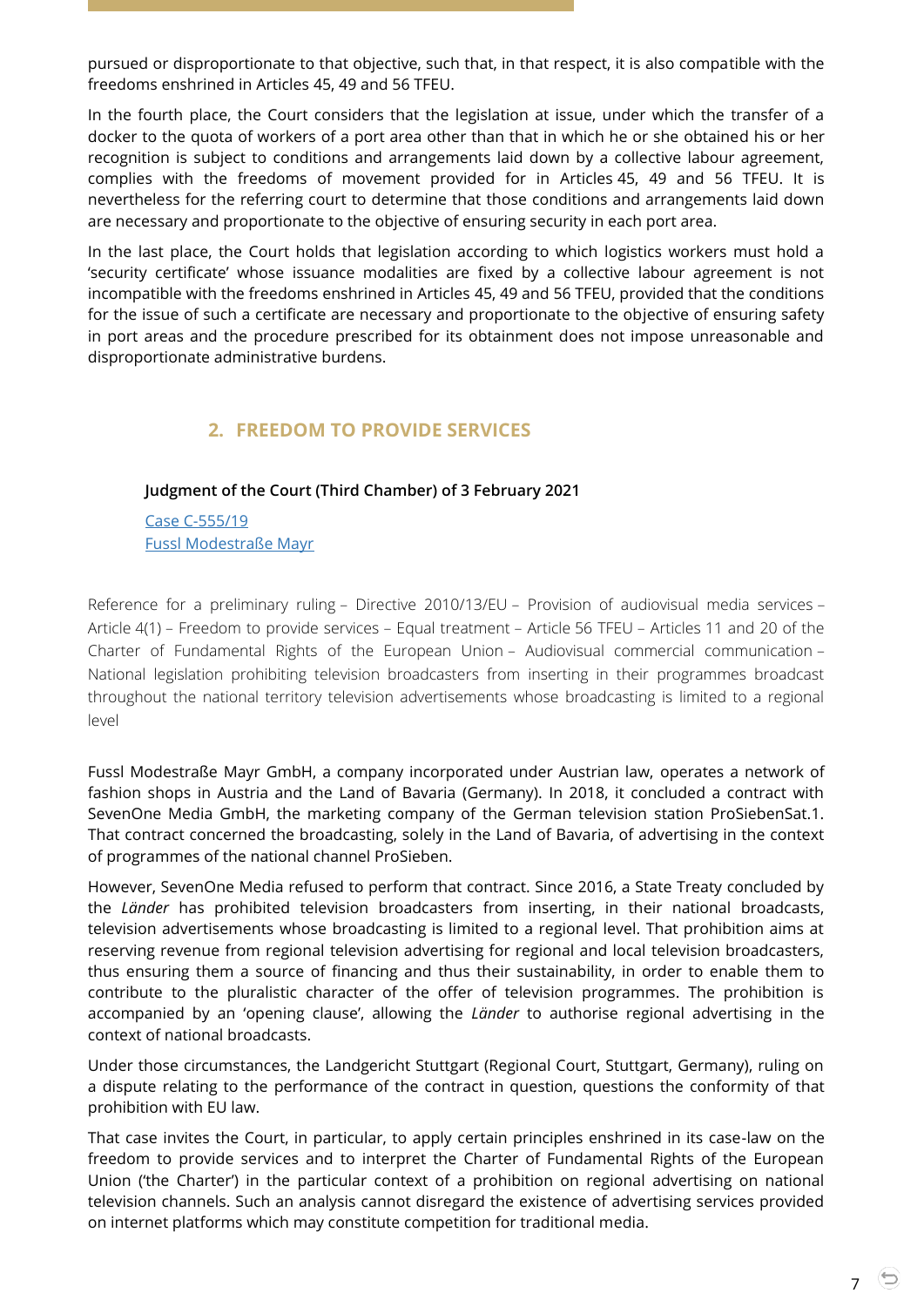#### *Findings of the Court*

 $\overline{a}$ 

In the first place, as regards the Audiovisual Media Services Directive <sup>6</sup>, the Court notes that Article 4(1) thereof, according to which Member States may, under certain conditions, provide for more detailed or stricter rules in the fields coordinated by that directive, for the purpose of ensuring the protection of the interests of viewers, does not apply in the present case. Although the prohibition at issue falls within a field covered by the directive, namely that of television advertising, it concerns however a specific matter which is not governed by any of the articles of that directive and does not, moreover, pursue the objective of protecting viewers. Therefore, it cannot be qualified as a 'more detailed' or 'stricter' rule within the meaning of Article 4(1) of that directive, so that that provision does not preclude such a prohibition.

In the second place, as regards the conformity of the prohibition at issue with the freedom to provide services guaranteed by Article 56 TFEU, the Court notes, first of all, that such a prohibition entails a restriction on that fundamental freedom to the detriment of both the providers of advertising services, namely, television broadcasters, and the recipients of those services, namely, advertisers, in particular those established in other Member States. Next, as regards the justification for that restriction, the Court notes that the preservation of the pluralistic nature of the offer of television programmes may constitute an overriding reason in the public interest. Finally, as regards the proportionality of the restriction, the Court notes that, admittedly, the objective of maintaining media pluralism, in so far as it is linked to the fundamental right to freedom of expression, gives the national authorities a wide discretion. However, the prohibition at issue must be such as to guarantee the attainment of that objective and may not go beyond what is necessary to attain it.

In that regard, the Court notes, first, that the prohibition at issue could be vitiated by an inconsistency, relating to the fact, to be verified by the national court, that it applies only to advertising services provided by national television broadcasters and not to advertising services, in particular linear advertising services, provided on the internet. At issue could be two competing types of services on the German advertising market which are likely to present the same risk to the financial health of regional and local television broadcasters and, hence, to the objective of protecting media pluralism <sup>7</sup> . Secondly, concerning the necessity for the prohibition, the Court considers that a less restrictive measure could result from the effective implementation of the authorisation system at the level of the *Länder* provided for by the 'opening clause'. However, it is for the national court to verify whether that a priori less restrictive measure can actually be adopted and implemented in such a way as to ensure that, in practice, the objective pursued can be achieved.

In the third place, as regards the freedom of expression and information guaranteed by Article 11 of the Charter, the Court notes that the latter does not preclude a prohibition of regional advertising on national television channels, such as that contained in the national measure at issue. That prohibition is essentially a balancing act between, on the one hand, the freedom of commercial expression of national television broadcasters and advertisers and, on the other hand, the protection of media pluralism at regional and local level. Therefore, the German legislature was entitled to consider, without exceeding the wide margin of appreciation which it is entitled to in that context, that safeguarding the public interest should prevail over the private interest of national television broadcasters and advertisers.

In the fourth and last place, the Court holds that the principle of equal treatment, enshrined in Article 20 of the Charter, also does not preclude the prohibition at issue, provided that it does not give rise to unequal treatment between national television broadcasters and providers of advertising, in

<sup>6</sup> Directive 2010/13/EU of the European Parliament and of the Council of 10 March 2010 on the coordination of certain provisions laid down by law, regulation or administrative action in Member States concerning the provision of audiovisual media services (Audiovisual Media Services Directive) (OJ 2010 L 95, p. 1).

<sup>7</sup> The circumstances of the case in the main proceedings are, in that regard, substantially comparable to those which gave rise to the judgment of 17 July 2008, Corporación Dermoestética (C-500/06, EU:C:2008:421).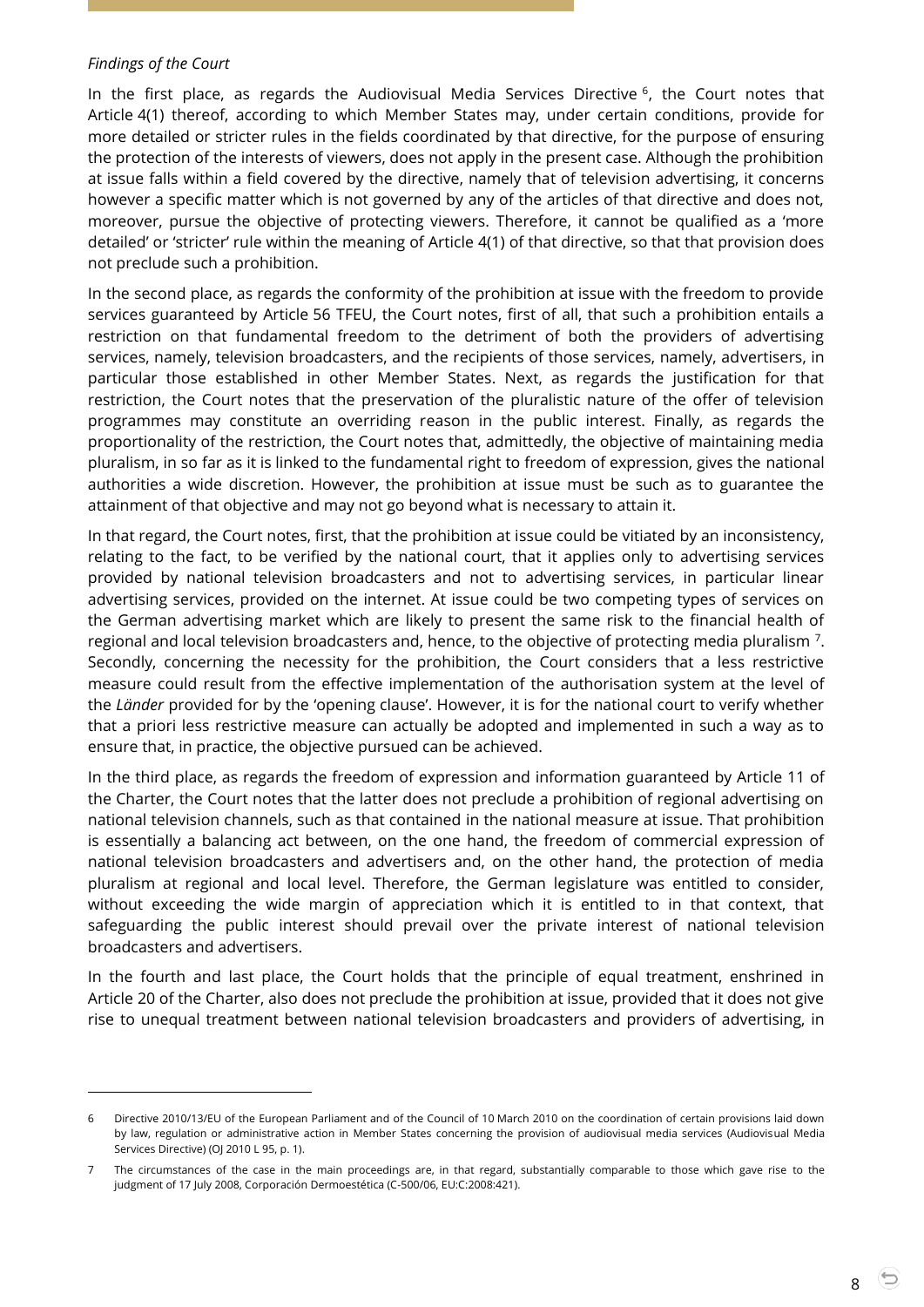particular linear advertising, on the internet as regards the broadcasting of advertising at regional level. In that regard, it is for the national court to ascertain whether the situation of national television broadcasters and that of providers of advertising services, in particular linear advertising services, on the internet, with respect to the provision of regional advertising services, is significantly different as regards the elements characterising their respective situations, namely, in particular, the usual ways in which advertising services are used, the manner in which they are provided or the legal framework within which they are provided.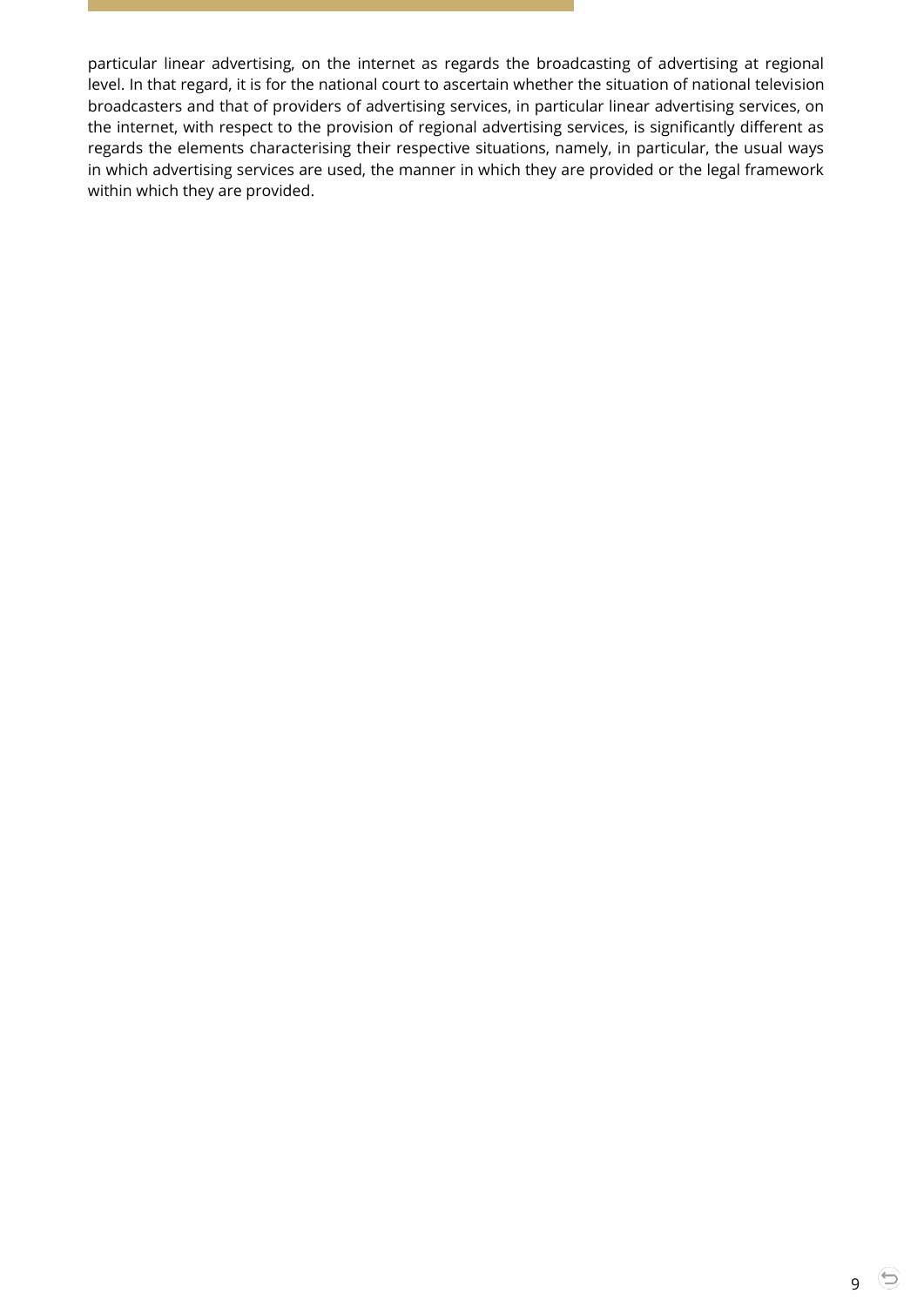# <span id="page-9-1"></span><span id="page-9-0"></span>**III. BORDER CHECKS, ASYLUM AND IMMIGRATION**

## **Judgment of the Court (Fifth Chamber) of 24 February 2021**

Case [C-673/19](https://curia.europa.eu/juris/document/document.jsf?text=&docid=238142&pageIndex=0&doclang=EN&mode=lst&dir=&occ=first&part=1&cid=5712829) M and Others [\(Transfert vers un État membre\)](https://curia.europa.eu/juris/document/document.jsf?text=&docid=238142&pageIndex=0&doclang=EN&mode=lst&dir=&occ=first&part=1&cid=5712829)

Reference for a preliminary ruling – Asylum and immigration – Directive 2008/115/EC – Articles 3, 4, 6 and 15 – Refugee staying illegally in the territory of a Member State – Detention for the purpose of transfer to another Member State – Refugee status in that other Member State – Principle of *non-refoulement* – No return decision – Applicability of Directive 2008/115

Three third-country nationals, M, A and T, lodged applications for international protection in the Netherlands although they already had refugee status in other Member States, namely Bulgaria, Spain and Germany respectively. For that reason, the Staatssecretaris van Justitie en Veiligheid (State Secretary for Justice and Security, Netherlands) rejected their applications. Having established that they were staying illegally in the Netherlands, the State Secretary ordered them to return immediately to those Member States. Since the persons concerned did not comply, they were detained and then forcibly transferred to the Member States concerned.

M, A and T brought actions before the Rechtbank Den Haag (District Court, The Hague, Netherlands). They claim that without a return decision, within the meaning of the Return Directive,  $8$  being issued against them beforehand, their detention was unlawful. They therefore seek compensation for the harm suffered as a result of the latter. While the actions brought by M and A were dismissed, T was successful. M and A then lodged appeals before the Raad van State (Council of State, Netherlands), while the State Secretary for Justice and Security also appealed against the judgment upholding T's action.

It is in that context that the referring court decided to ask the Court whether the Return Directive <sup>9</sup> precludes a Member State from placing in detention a third-country national staying illegally on its territory in order to carry out the forced transfer of that national to another Member State in which he or she has refugee status, where that third-country national has refused to comply with the order given to him to go to that other Member State and it is not possible to adopt a return decision against him. In its judgment, the Court answered that question in the negative.

#### *Findings of the Court*

 $\overline{a}$ 

In order to arrive at that conclusion the Court recalled, in the first place, that pursuant to the Return Directive, any illegally staying third-country national must, in principle, be subject to a return decision. <sup>10</sup> The latter must identify the third country to which the person concerned is to be removed, namely his or her country of origin, a transit country or a third country to which he or she decides to return voluntarily and which is prepared to admit that person onto its territory. <sup>11</sup> By way of derogation, where an illegally staying third-country national holds a residence permit in another Member State, he or she must be allowed to return immediately to that Member State rather than

<sup>8</sup> Directive 2008/115/EC of the European Parliament and of the Council of 16 December 2008 on common standards and procedures in Member States for returning illegally staying third-country nationals (OJ 2008 L 348, p. 98; 'the Return Directive').

<sup>9</sup> See, more specifically, Articles 3, 4, 6 and 15 of the Return Directive.

<sup>10</sup> See Article 6(1) of the Return Directive.

<sup>11</sup> See Article 3(3) of the Return Directive.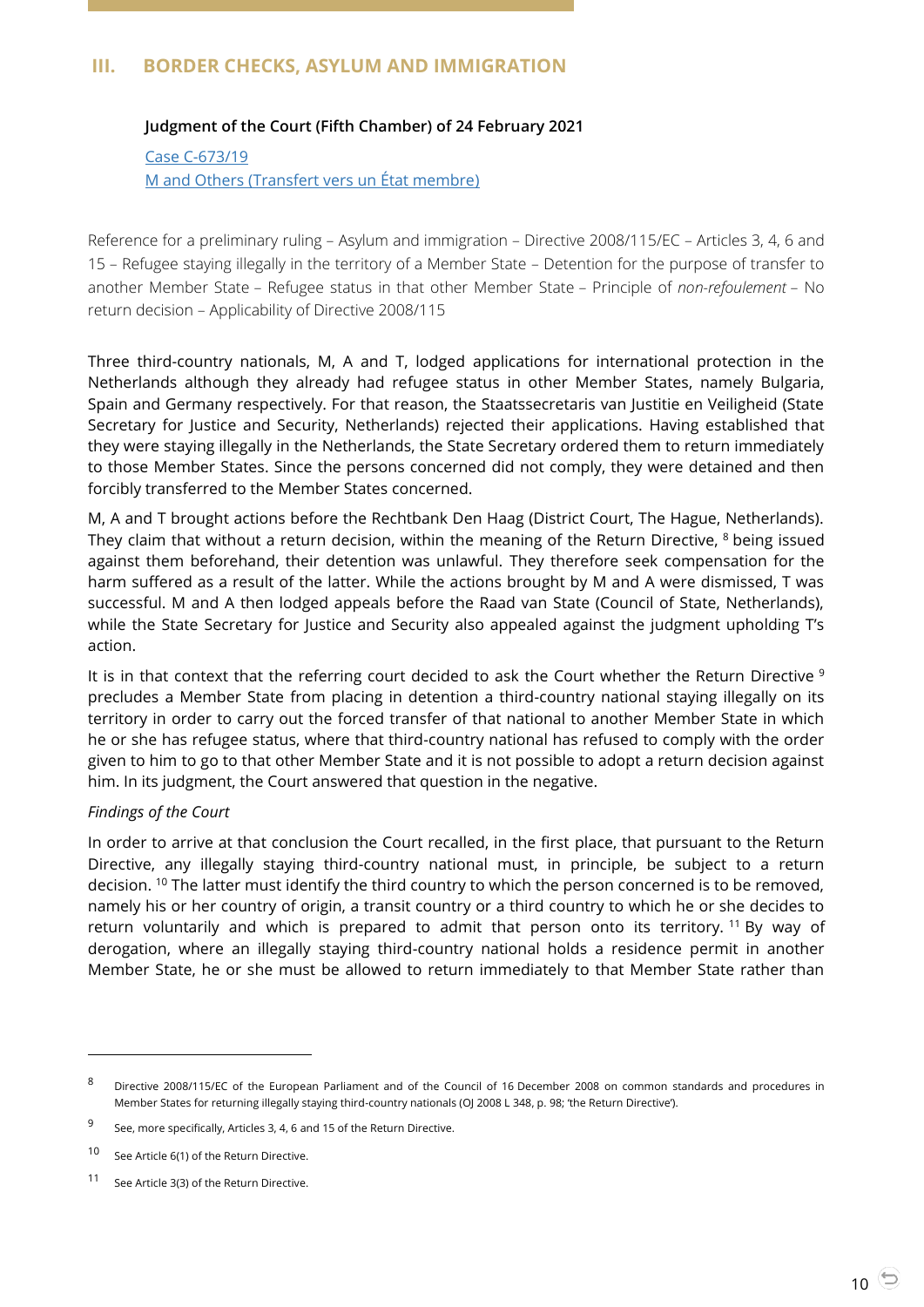issuing a return decision against him or her from the outset.<sup>12</sup> That being the case, where that national refuses to return to the Member State concerned, or where his or her immediate departure is required on grounds of public order or national security, the Member State in which the national concerned is staying illegally must then issue a return decision.

In the second place, the Court noted, however, that it was legally impossible in the present case for the Netherlands authorities to adopt a return decision against the persons concerned, following their refusal to go to the Member States which had granted them refugee status. None of the third countries covered by the Return Directive <sup>13</sup> could constitute a return destination in the present case. In particular, owing to their status as refugees, the persons concerned may not be returned to their country of origin without infringing the principle of *non-refoulement*. That principle, which is guaranteed by the Charter of Fundamental Rights of the European Union, <sup>14</sup> must be respected by the Member States in the implementation of the Return Directive. <sup>15</sup> Moreover, the Court found that, in such circumstances, none of the standards or procedures laid down in that directive allows the expulsion of those nationals, even though they are staying illegally on the territory of a Member State.

In the third place, the Court observed that the Return Directive is not intended to harmonise in their entirety the rules of the Member States relating to the stay of foreign nationals. In particular, it is not intended to determine the consequences of an illegal stay by a third-country national in respect of whom no return decision to a third country may be issued, in particular where, as in the present case, the application of the principle of *non-refoulement* renders such a decision impossible. Thus, in such a situation, the decision of a Member State to proceed with the forced transfer of that national to the Member State which has granted him or her refugee status is not governed by the common standards and procedures laid down by the Return Directive. It does not fall within the scope of that directive, but rather within that of the exercise of the sole competence of that Member State in matters of illegal immigration. Consequently, the same is true of the detention of that national, ordered for the purpose of transferring him or her to the Member State concerned. The Court stated, however, that that forced transfer and detention are subject to respect for fundamental rights, in particular those guaranteed by the European Convention for the Protection of Human Rights and Fundamental Freedoms, <sup>16</sup> and the Convention relating to the Status of Refugees. <sup>17</sup>

<sup>12</sup> See Article 6(2) of the Return Directive.

<sup>13</sup> See Article 3(3) of the Return Directive.

<sup>14</sup> See Article 18 and Article 19(2) of the Charter of Fundamental Rights of the European Union.

<sup>15</sup> See Article 5 of the Return Directive.

<sup>16</sup> Convention signed at Rome on 4 November 1950.

<sup>17</sup> Convention signed in Geneva on 28 July 1951.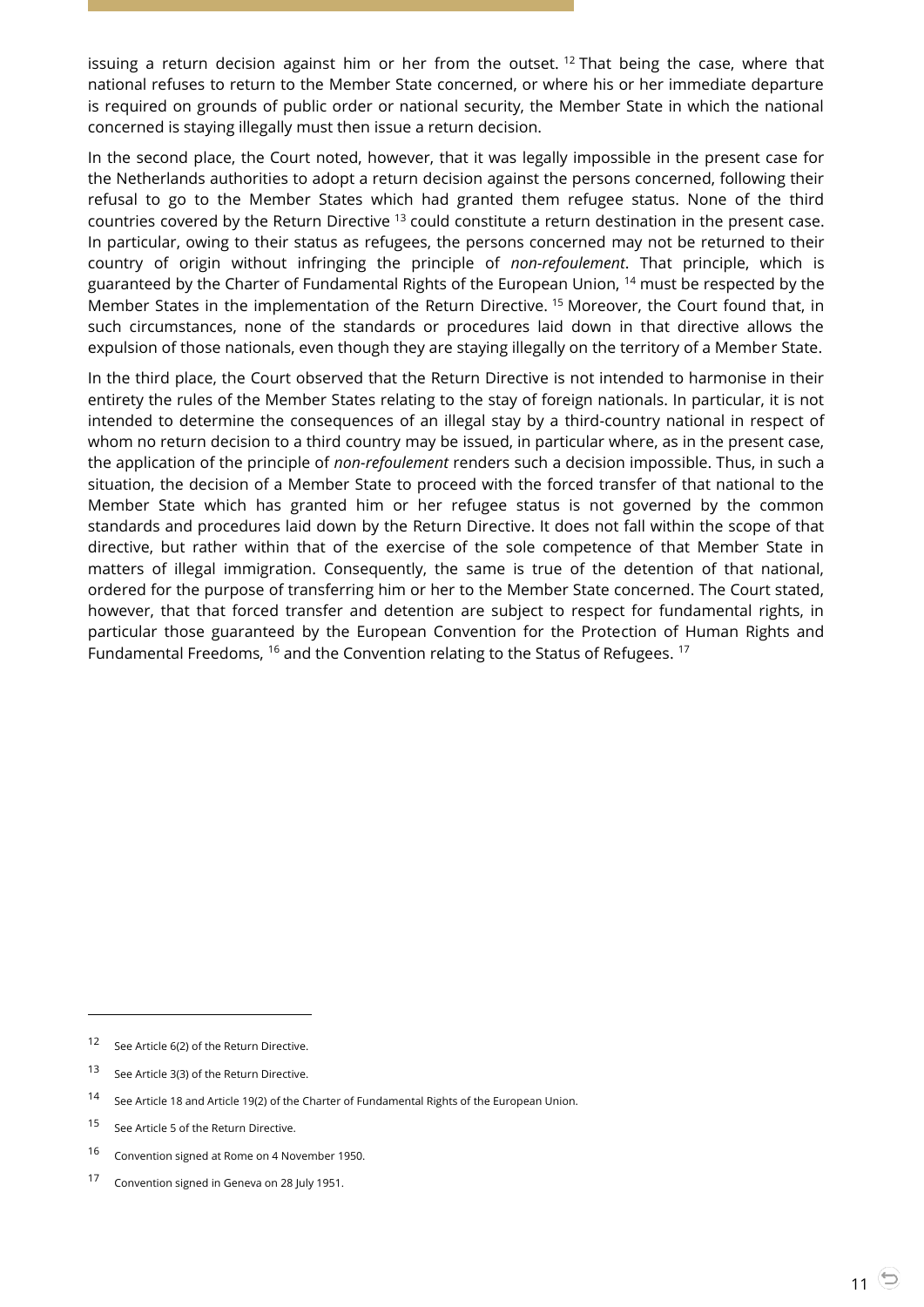# <span id="page-11-1"></span><span id="page-11-0"></span>**IV. COMPETITION : STATE AID**

## **Judgment of the General Court (Tenth Chamber, Extended Composition) of 17 February 2021**

Case [T-259/20](https://curia.europa.eu/juris/document/document.jsf;jsessionid=ED84E026C177AC8BA3DBEC5407258638?text=&docid=237882&pageIndex=0&doclang=EN&mode=lst&dir=&occ=first&part=1&cid=5915734) [Ryanair v Commission](https://curia.europa.eu/juris/document/document.jsf;jsessionid=ED84E026C177AC8BA3DBEC5407258638?text=&docid=237882&pageIndex=0&doclang=EN&mode=lst&dir=&occ=first&part=1&cid=5915734)

State aid – French air transport market – Deferral of payment of civil aviation tax and solidarity tax on airline tickets due on a monthly basis during the period from March to December 2020 in the context of the Covid-19 pandemic – Decision not to raise any objections – Aid intended to make good the damage caused by an exceptional occurrence – Free provision of services – Equal treatment – Criterion of holding a licence issued by the French authorities – Proportionality – Article 107(2)(b) TFEU – Duty to state reasons

In March 2020, France notified the European Commission of an aid measure in the form of a deferral of the payment of civil aviation tax and solidarity tax on airline tickets due on a monthly basis during the period from March to December 2020 ( 'the deferral of the payment of the taxes'). That deferral, which benefits airlines holding a French licence, <sup>18</sup> involves postponing the payment of those taxes to 1 January 2021 and then spreading payments over a period of 24 months, that is to say until 31 December 2022. The precise amount of the taxes is determined by reference to the number of passengers carried and the number of flights operated from a French airport.

By decision of 31 March 2020, <sup>19</sup> the Commission classified the deferral of the payment of the taxes as State aid <sup>20</sup> compatible with the internal market, in accordance with Article 107(2)(b) TFEU. Pursuant to that provision, aid to make good the damage caused by natural disasters or exceptional occurrences is to be compatible with the internal market.

The airline Ryanair brought an action for the annulment of that decision, which is dismissed by the General Court of the European Union in its judgment today. The General Court examines, for the first time, the legality of a State aid scheme adopted in order to address the consequences of the Covid-19 pandemic under Article 107(2)(b) TFEU. <sup>21</sup> The General Court also clarifies the relationship between the rules on State aid and the principle of non-discrimination on grounds of nationality laid down in Article 18(1) TFEU, on the one hand, and the principle of the free provision of services, on the other.

#### *Assessment of the General Court*

In the first place, the General Court carries out a review of the Commission's decision in the light of the first paragraph of Article 18 TFEU, which prohibits any discrimination on grounds of nationality within the scope of application of the Treaties, without prejudice to any special provisions contained therein. However, since Article 107(3)(b) TFEU is, according to the General Court, included in those special provisions, it examines whether the deferral of the payment of the taxes could be declared compatible with the internal market under that provision.

<sup>&</sup>lt;sup>18</sup> A licence issued under Article 3 of Regulation (EC) No 1008/2008 of the European Parliament and of the Council of 24 September 2008 on common rules for the operation of air services in the Community (OJ 2008, L 293, p. 3).

<sup>19</sup> Commission decision C(2020) 2097 final of 31 March 2020 concerning State aid SA.56765 (2020/N) – France – Covid- <sup>19</sup>– Deferral of the payment of airline taxes in favour of public air transport undertakings.

<sup>20</sup> Within the meaning of Article 107(1) TFEU.

<sup>21</sup> In its judgment of 17 February 2012, *Ryanair* v *Commission* (T-238/20), the General Court carries out an examination of the lawfulness under Article 107(3)(b) TFEU, of a State aid scheme adopted by Sweden to deal with the impact of the Covid-19 pandemic on the Swedish air transport market.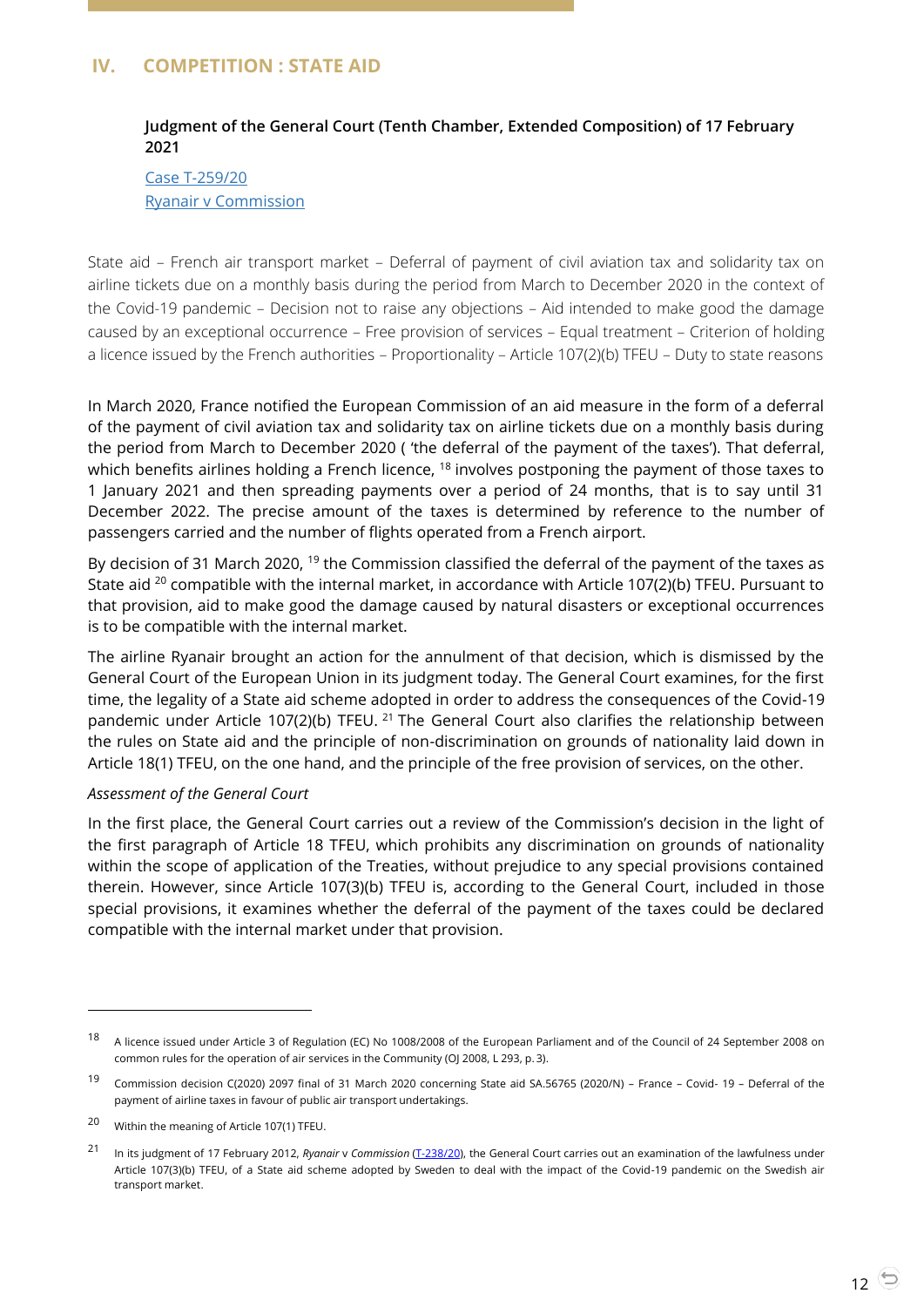In that regard, the General Court confirms, first, that the Covid-19 pandemic and the travel restrictions and lockdown measures adopted by France to deal with it, taken together, constitute an exceptional occurrence within the meaning of Article 107(2)(b) TFEU, which has caused economic damage to the airlines operating in France. Nor can it be disputed, according to the General Court, that the objective of the deferral of the payment of the taxes is actually to make good the damage in question.

The General Court finds, secondly, that limiting the deferral of the payment of the taxes to airlines possessing a French licence is appropriate for achieving the objective of making good the damage caused by the exceptional occurrence in question. In that regard, the General Court notes that, under Regulation No 1008/2008, possession of a French licence means in practice that the principal place of business of the airlines is on French territory and that they are subject to financial and reputational monitoring by the French authorities. According to the General Court, the provisions of that regulation create reciprocal obligations between the airlines holding a French licence and the French authorities and, therefore, a, specific, stable link between them that adequately satisfies the conditions laid down in Article 107(2)(b) TFEU.

As regards the proportionality of the deferral of the payment of the taxes, the General Court notes, in addition, that the airlines eligible for the aid scheme are those most severely affected by the travel restrictions and lockdown measures adopted by France. The extension of that deferral to companies not established in France would not, by contrast, have made it possible to achieve the objective of making good the economic damage suffered by the airlines operating in France in so precise a manner and without a risk of overcompensation.

In the light of those findings, the General Court confirms that the objective of the deferral of the payment of the taxes satisfies the requirements of the derogation laid down in Article 107(2)(b) TFEU and that the conditions for granting that aid do not go beyond what is necessary to achieve that objective. Nor therefore does that scheme amount to discrimination prohibited under the first paragraph of Article 18 TFEU.

In the second place, the General Court examines the Commission's decision in the light of the free provision of services under Article 56 TFEU. In that respect, the General Court points out that that fundamental freedom does not apply as such to the air transport sector which is subject to a particular set of legal rules covered by Regulation No 1008/2008. The purpose of that regulation is precisely to define the conditions for applying the principle of the free provision of services within the air transport sector. However, Ryanair did not allege any infringement of that regulation.

In the third place, the General Court rejects the plea that the Commission committed a manifest error in the assessment of the value of the advantage accorded to the airlines benefiting from the deferral of the payment of the taxes. The General Court finds that the amount of damage suffered by the beneficiaries of the deferral of the payment of the taxes is, in all probability, higher, in nominal terms, than the total amount, in nominal terms, of the deferral, so that the spectre of possible overcompensation must evidently be ruled out. In addition, the General Court notes that the Commission took into account the commitments given by France to provide it with a detailed methodology of the way in which that Member State intended to quantify, ex post facto and for each beneficiary, the amount of the damage associated with the crisis caused by the pandemic, which is an additional safeguard for avoiding any risk of overcompensation.

Finally, the General Court rejects as unfounded the plea alleging an infringement of the duty to state reasons and finds that it is not necessary to examine the substance of the plea alleging an infringement of the procedural rights under Article 108(2) TFEU.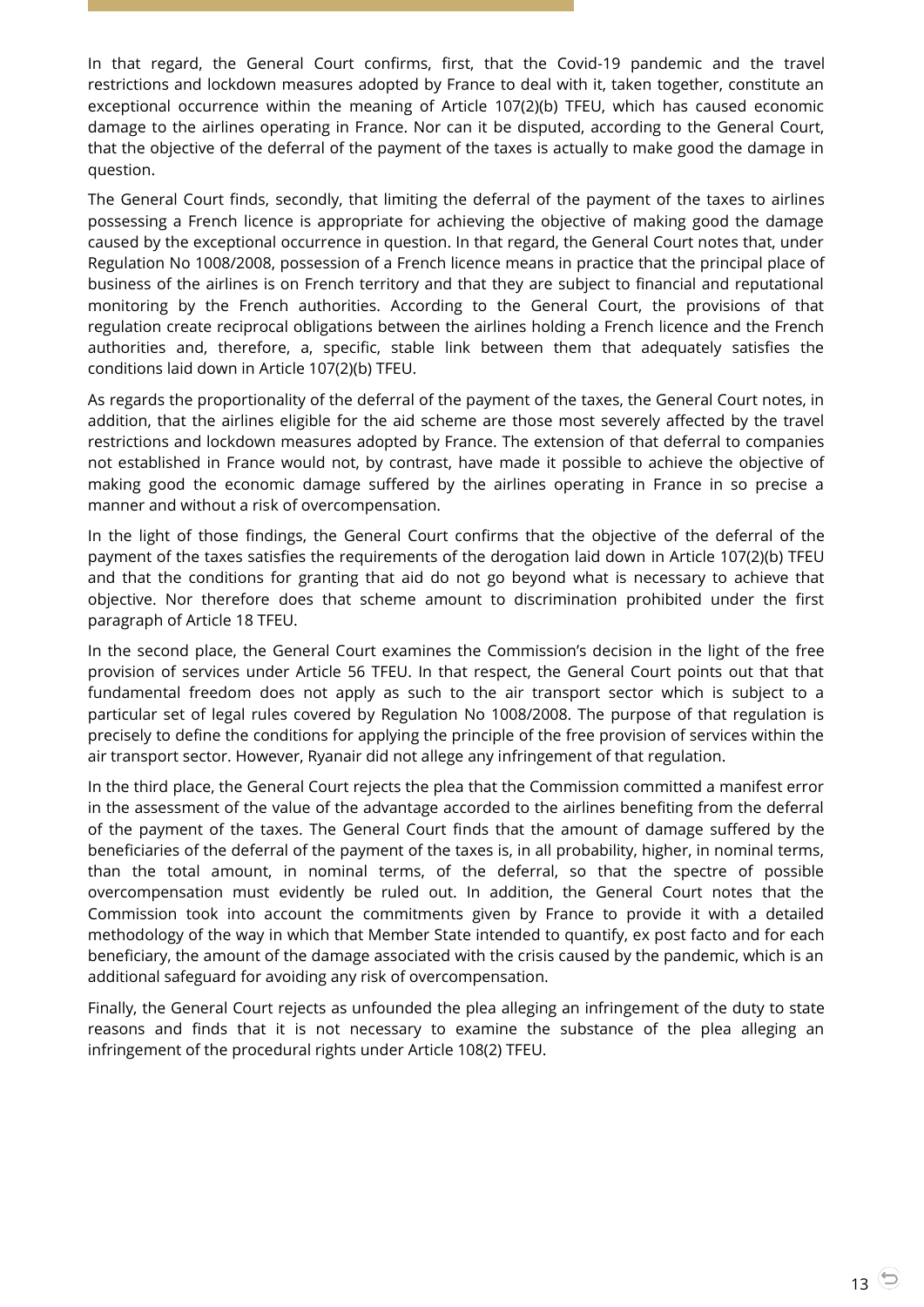# <span id="page-13-0"></span>**Judgment of the General Court (Tenth Chamber, Extended Composition) of 17 February 2021**

Case [T-238/20](https://curia.europa.eu/juris/document/document.jsf?text=&docid=237881&pageIndex=0&doclang=EN&mode=lst&dir=&occ=first&part=1&cid=5715397) Ryanair [v Commission](https://curia.europa.eu/juris/document/document.jsf?text=&docid=237881&pageIndex=0&doclang=EN&mode=lst&dir=&occ=first&part=1&cid=5715397)

State aid – Air transport market in Sweden, from Sweden and to Sweden – Loan guarantees to support airlines amid the Covid-19 pandemic – Decision not to raise any objections – Temporary Framework for State aid measures – Measure intended to remedy a serious disturbance in the economy of a Member State – Free provision of services – Equal treatment – Proportionality – Criterion of holding a licence issued by the Swedish authorities – Failure to weigh the beneficial effects of the aid against its adverse effects on trading conditions and the maintenance of undistorted competition – Article 107(3)(b) TFEU – Ratio legis – Duty to state reasons

In April 2020, Sweden notified the European Commission of an aid measure in the form of a loan guarantee scheme aimed at supporting airlines holding a Swedish operating licence  $^{22}$  amid the Covid-19 pandemic ('the loan guarantee scheme'). More particularly, that scheme is aimed at airlines which, on 1 January 2020, held a Swedish licence to conduct commercial activities in aviation, with the exception of airlines operating unscheduled flights. The maximum amount of the loans guaranteed under that scheme is five billion Swedish kronor (SEK), and the guarantee must be granted until 31 December 2020 for a maximum of six years.

After finding that the notified scheme constituted State aid within the meaning of Article 107(1) TFEU, the Commission assessed the aid in the light of its communication of 19 March 2020, entitled 'Temporary Framework for State aid measures to support the economy in the current COVID-19 outbreak'. <sup>23</sup> By decision of 11 April 2020, <sup>24</sup> the Commission declared the notified scheme compatible with the internal market in accordance with Article 107(3)(b) TFEU. Under that provision, aid intended to remedy a serious disturbance in the economy of a Member State may be regarded as compatible with the internal market.

The airline Ryanair brought an action to annul that decision, which is, however, dismissed by the Tenth Chamber (Extended Composition) of the General Court of the European Union. In that context, that Chamber examines for the first time the legality of a State aid scheme adopted in order to address the consequences of the Covid-19 pandemic in the light of Article 107(3)(b) TFEU. <sup>25</sup> The General Court also clarifies the relationship between the rules on State aid and, on the one hand, the principle of non-discrimination on grounds of nationality laid down in the first paragraph of Article 18 TFEU and, on the other, the principle of the free provision of services.

## *Assessment of the General Court*

 $\overline{a}$ 

In the first place, the General Court carries out a review of the Commission's decision in the light of the first paragraph of Article 18 TFEU, which prohibits any discrimination on grounds of nationality within the scope of application of the Treaties, without prejudice to any special provisions contained

<sup>&</sup>lt;sup>22</sup> Licence issued in accordance with Article 3 of Regulation (EC) No 1008/2008 of the European Parliament and of the Council of 24 September 2008 on common rules for the operation of air services in the Community (OJ 2008 L 293, p. 3).

<sup>&</sup>lt;sup>23</sup> OJ 2020 C 91 I, p. 1, as amended by the Commission Communication, Amendment of the Temporary Framework for State aid measures to support the economy in the current COVID-19 outbreak (OJ O 2020 C 112 I, p. 1).

<sup>24</sup> Commission Decision C(2020) 2366 final of 11 April 2020 on State Aid SA.56812 (2020/N) – Sweden – COVID-19: Loan guarantee scheme to airlines.

<sup>25</sup> In its judgment of 17 February 2021, *Ryanair* v *Commission* (T-259/20), the General Court examines the legality under Article 107(2)(b) TFEU of a State aid scheme adopted by France with a view to addressing the consequences of the Covid-19 pandemic on the French air transport market.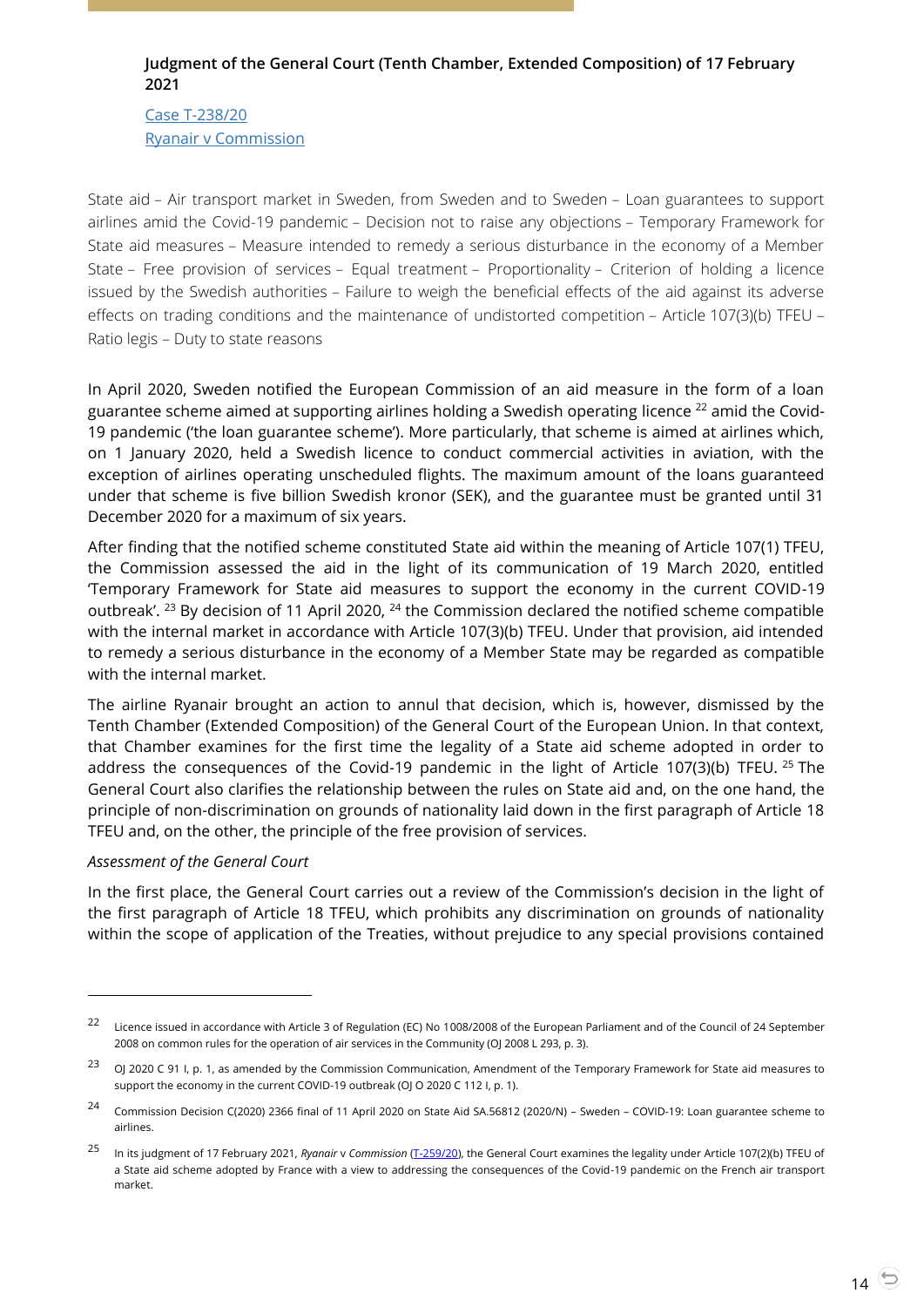therein. However, since Article 107(3)(b) TFEU is, according to the General Court, included in those special provisions, it examines whether the loan guarantee scheme could be declared compatible with the internal market under that provision.

In that regard, the General Court confirms, first, that the objective of the loan guarantee scheme satisfies the conditions laid down in Article 107(3)(b) TFEU in so far as it effectively seeks to remedy a serious disturbance in the Swedish economy caused by the Covid-19 pandemic, more particularly the significant adverse effects of the pandemic on the aviation sector in Sweden and therefore on the air services in the territory of that Member State.

Secondly, the General Court holds that the limitation of the loan guarantee scheme to airlines in possession of a Swedish licence is appropriate for achieving the objective of remedying the serious disturbance in Sweden's economy. In that respect, the General Court notes that, under Regulation No 1008/2008, possession of a Swedish licence in practice means that the principal place of business of the airlines is on Swedish territory and that they are subject to financial and reputational monitoring by the Swedish authorities. In the General Court's view, the provisions of the regulation establish reciprocal obligations between the airlines holding a Swedish licence and the Swedish authorities, and therefore a specific, stable link between them that adequately satisfies the conditions laid down in Article 107(3)(b) TFEU.

With regard to the proportionate nature of the loan guarantee scheme, the General Court states further that the airlines eligible for the aid scheme contribute most to Sweden's regular air service, both as regards freight and passenger transport, which meets the objective of ensuring Sweden's connectivity. The extension of that aid scheme to airlines not established in Sweden, however, would not have made it possible to achieve that objective.

Taking into consideration the different situations at issue, the General Court also confirms that the Commission did not commit any error of assessment in considering that the aid scheme at issue did not go beyond what was necessary to achieve the stated objective of the Swedish authorities, which became crucial given that, at the end of March 2020, that State had recorded a drop of around 93% of the passenger air traffic in the three main airports.

In the light of those considerations, the General Court confirms that the objective of the loan guarantee scheme satisfies the requirements of the derogation laid down in Article 107(3)(b) TFEU and that the conditions for granting the aid do not go beyond what is necessary to achieve that objective. Nor therefore does that scheme amount to discrimination prohibited under the first paragraph of Article 18 TFEU.

In the second place, the General Court examines the Commission's decision in the light of the free provision of services under Article 56 TFEU. In that respect, the General Court points out that that fundamental freedom does not apply as such to the air transport sector which is subject to a particular set of legal rules covered by the above mentioned regulation laying down common rules for the operation of air services in the Community. The purpose of that regulation is precisely to define the conditions for applying the principle of the free provision of services within the air transport sector. However, Ryanair did not allege any infringement of that regulation.

In the third place, the General Court rejects the plea that the Commission infringed its obligation to weigh the beneficial effects of the aid against its adverse effects on trading conditions and the maintenance of undistorted competition. In that regard, the General Court points out that such a balancing exercise is not required under Article 107(3)(b) TFEU, in that the aid measures adopted to remedy a serious disturbance in the economy of a Member State, such as the loan guarantee scheme at issue, are accordingly presumed to be adopted in the interests of the European Union where they are necessary, appropriate and proportionate.

Finally, the General Court rejects as unfounded the plea alleging an infringement of the duty to state reasons and finds that it is not necessary to examine the substance of the plea alleging an infringement of the procedural rights under Article 108(2) TFEU.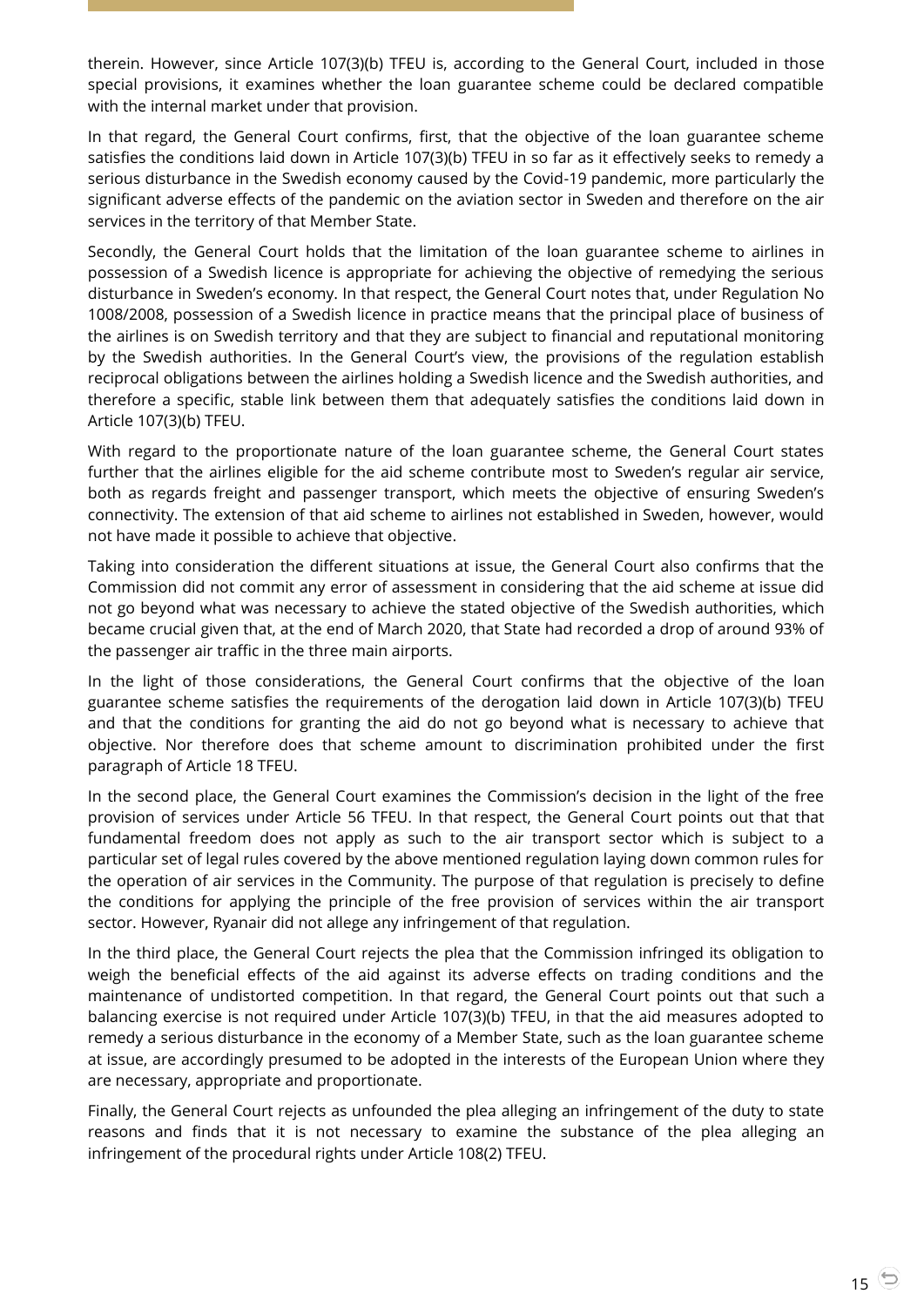## <span id="page-15-2"></span><span id="page-15-1"></span><span id="page-15-0"></span>**V. APPROXIMATION OF LAWS**

## **1. MUTUAL ASSISTANCE FOR THE RECOVERY OF CERTAIN CLAIMS**

#### **Judgment of the Court (Fifth Chamber) of 24 February 2021**

Case [C-95/19](https://curia.europa.eu/juris/document/document.jsf?text=&docid=238141&pageIndex=0&doclang=EN&mode=lst&dir=&occ=first&part=1&cid=5719924) **[Silcompa](https://curia.europa.eu/juris/document/document.jsf?text=&docid=238141&pageIndex=0&doclang=EN&mode=lst&dir=&occ=first&part=1&cid=5719924)** 

-

Reference for a preliminary ruling – Directive 76/308/EEC – Articles 6 and 8 and Article 12(1) to (3) – Mutual assistance for the recovery of certain claims – Excise duty payable in two Member States for the same transactions – Directive 92/12/EC – Articles 6 and 20 – Release of products for consumption – Falsification of the accompanying administrative document – Offence or irregularity committed in the course of movement of products subject to excise duty under a duty suspension arrangement – Irregular departure of products from a suspension arrangement – 'Duplication of the tax claim' relating to the excise duties – Review carried out by the courts of the Member State in which the requested authority is situated – Refusal of the request for assistance made by the competent authorities of another Member State – Conditions

Between 1995 and 1996 Silcompa SpA, a company established in Italy which produces ethyl alcohol, sold ethyl alcohol to Greece under excise duty suspension arrangements. <sup>26</sup>

In 2000, following an inspection, it was established that the accompanying administrative documents ('AADs') relating to the consignments of alcohol dispatched by Silcompa had never been received by the Greek customs authorities in order for the official documents to be drawn up and that the stamps of the customs office shown on the AADs were false. Accordingly, the Italian customs authority ('the Agency') issued three payment notices for the collection of unpaid excise duties.

In 2004, the Agency was informed by the Greek customs authorities that the deliveries of the products sent by Silcompa to a Greek company should be considered irregular. Accordingly, an adjustment notice, covering both the Italian tax claims and an additional tax adjustment, was issued. The proceedings brought against that notice led to the conclusion, in 2017, of a settlement agreement between the Agency and Silcompa.

In 2005, the Greek customs authorities issued two excise duty payment notices in relation to the same export transactions within the European Union, on account of the unlawful release for consumption in Greek territory of the alcohol shipped by Silcompa. In addition, the Greek tax authorities submitted a request for assistance to the Agency for the recovery of the claims relating to the excise duties in question. The Agency, as the competent requested authority, accordingly notified Silcompa of two amicable payment notices.

The appeal brought by Silcompa, following the dismissal of its action against those payment notices, was upheld by the Commissione tributaria regionale del Lazio (Regional Tax Court, Lazio, Italy). Hearing an appeal on a point of law brought by the Agency, the Corte suprema di cassazione (Supreme Court of Cassation, Italy) decided to refer questions to the Court for a preliminary ruling.

The Court ruled that, in the context of an action disputing enforcement measures taken in the Member State in which the requested authority is situated, the competent body of that Member State may refuse to grant the request to recover excise duties submitted by the competent authority of

<sup>&</sup>lt;sup>26</sup> Under that tax arrangement, excise duty on excise goods is not yet payable, despite the fact that the chargeable event for taxation purposes has already occurred. That arrangement postpones the chargeability of excise duty until one of the conditions of chargeability is met.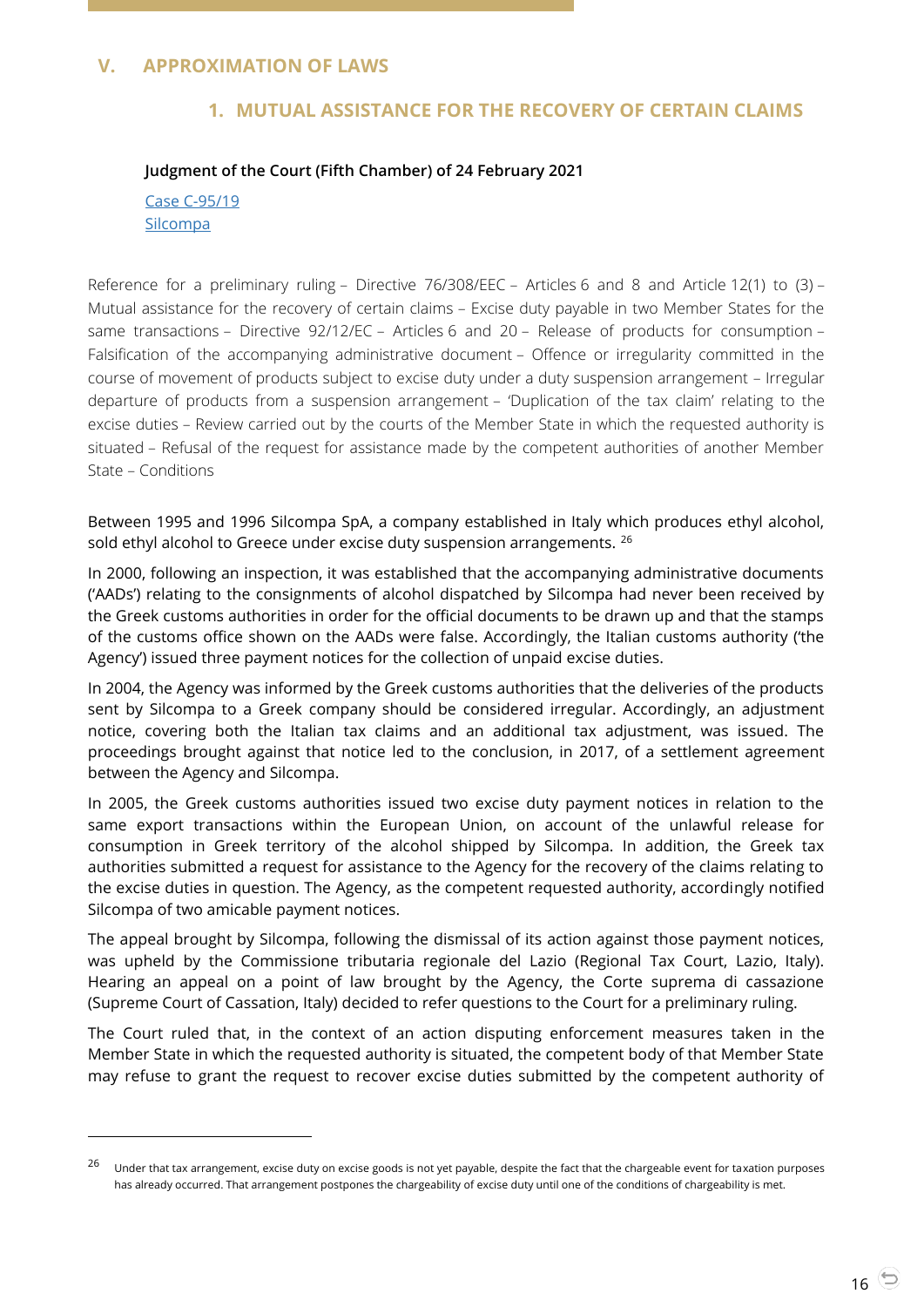another Member State in respect of goods which irregularly departed from a suspension arrangement, where that request is based on the facts relating to the same export transactions which are already subject to excise duty recovery in the Member State in which the requested authority is situated.<sup>27</sup>

#### *Findings of the Court*

The Court notes that the unlawful marketing in Greece of alcohol shipped by Silcompa may constitute an offence or irregularity in respect of the products in question or a consequence of the offence or irregularity previously committed in Italy. In relation to that determination, which is a matter for the referring court, there are two possibilities.

The first possibility is that there were a number offences or irregularities committed in the territory of several Member States and two or more of those States consider that they have the right to levy the excise duties. In that respect, where there is an irregular departure from the suspension arrangement in one Member State, followed by an actual release for consumption of products subject to excise duty in another Member State, the latter State may not also levy excise duty in so far as regards the same export transactions. That release for consumption may take place only once. It follows that, although several successive offences or irregularities may occur in different Member States, only the offence or irregularity which caused the products in the course of movement to leave the excise duty suspension arrangement must be taken into account for the purposes of recovering those duties, in so far as that offence or irregularity released the products for consumption. <sup>28</sup>

The second possibility is that the authorities of one Member State relied on one of the presumptions provided for the purpose of determining where the offence or irregularity was committed <sup>29</sup> and the authorities of another Member State ascertain that the offence or irregularity was actually committed in their Member State.  $30$  In such a situation, those authorities are to apply the corrective mechanism allowing that Member State to collect the excise duty within three years from the date on which the AAD was drawn up.  $31$  Once that period has passed, only the Member State which relied on one of those presumptions may legitimately collect the excise duty.

As regards the rules concerning mutual assistance for the recovery of claims relating to excise duties, the Court highlights, first, the division of powers between the authorities of the Member State in which the applicant authority is situated, which apply their national law to the claim and the instrument permitting its enforcement, and the authorities of the Member State in which the requested authority is situated, which apply their national law to the enforcement measures.  $32 \text{ In }$ accordance with the principle of mutual trust, the instrument permitting enforcement is to be directly recognised and automatically treated as an instrument permitting enforcement of a claim of the Member State in which the requested authority is situated. It follows that the authorities of the latter Member State cannot call into question the assessment of the requesting Member State's authorities relating to the place where the irregularity or offence was committed, since that assessment falls within its sole jurisdiction. Next, the Court declares that the instrument permitting enforcement cannot be enforced in the Member State in which the requested authority is situated if such

 $\overline{a}$ 

<sup>29</sup> Article 20(2) and (3) of Directive 92/12.

<sup>&</sup>lt;sup>27</sup> Article 6(2) and Article 20 of Council Directive 92/12/EEC of 25 February 1992 on the general arrangements for products subject to excise duty and on the holding, movement and monitoring of such goods (OJ 1992 L 76, p. 1).

<sup>28</sup> Articles 6 and 20 of Directive 92/12.

<sup>&</sup>lt;sup>30</sup> Under Article 20(2) and (3) of Directive 92/12, those presumptions are provided for in two situations: the first concerns the situation in which it is not possible to establish the place where the offence or irregularity was committed and the second is where the products subject to excise duty do not arrive at their destination and it is not possible to establish where the offence or irregularity occurred.

<sup>31</sup> Article 18(1) and Article 19(1) of Directive 92/12.

<sup>&</sup>lt;sup>32</sup> Article 12(1) and (3) of Council Directive 76/308/EEC of 15 March 1976 on mutual assistance for the recovery of claims relating to certain levies, duties, taxes and other measures (OJ 1976 L 73, p. 18).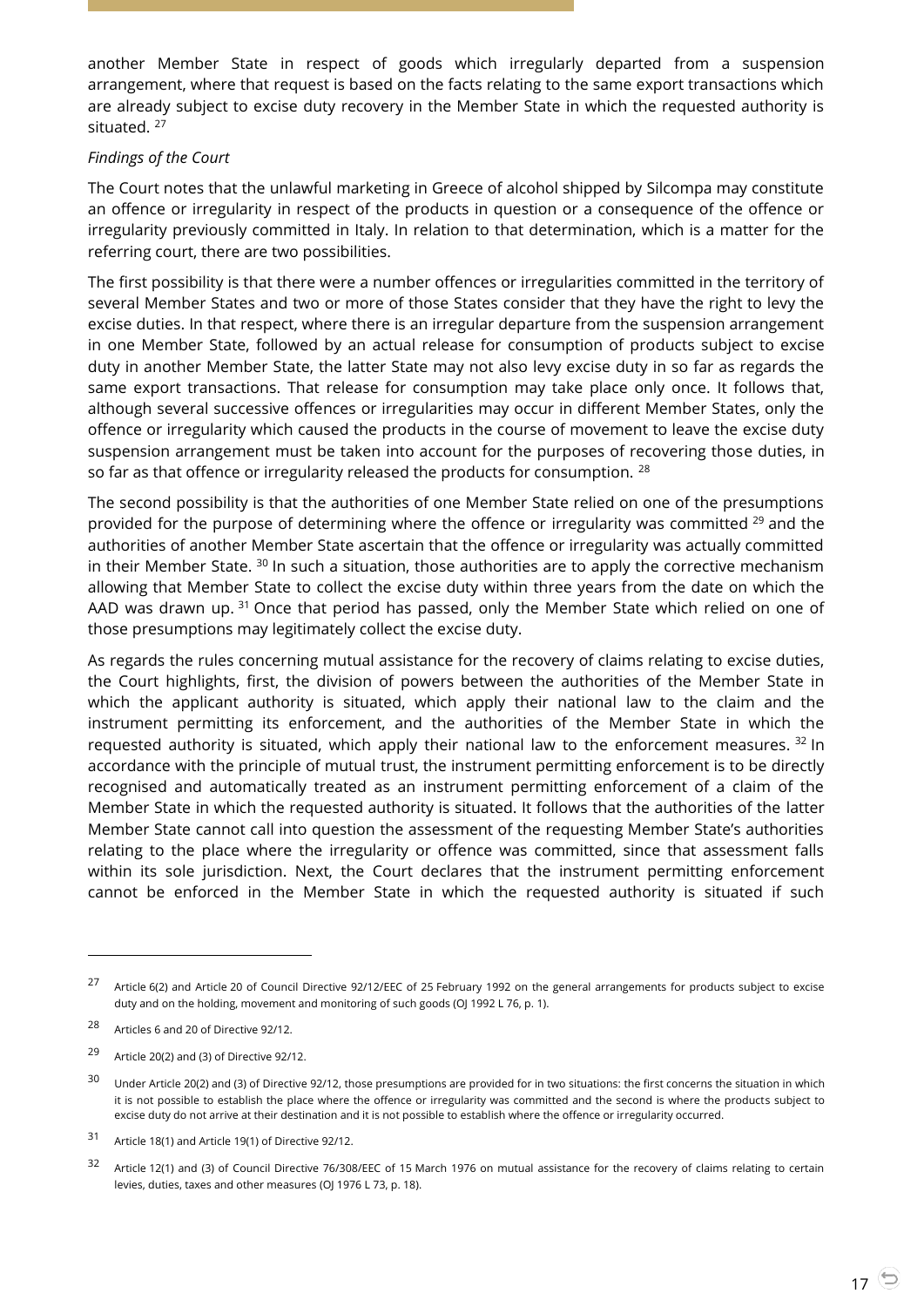enforcement results in the double levying of excise duties on the same transactions relating to the same products. Consequently, it is necessary to allow the competent body of the same Member State to refuse to enforce that instrument in order to avoid the coexistence of two final decisions relating to the taxation of the same products, based, as regards one, on their unlawful departure from the suspension arrangement and, as regards the other, on their subsequent release for consumption. Lastly, the Court concludes that that interpretation cannot be called into question by its case-law, according to which the EU legislature has not established prevention of double taxation as an absolute principle, <sup>33</sup> since it forms part of the specific factual context of the case giving rise to that judgment, which concerned the situation of an unlawful departure from the suspension arrangement on account of the theft of products to which tax markings had already been affixed in the 'Member State of departure', those tax markings having an intrinsic value which distinguish them from straightforward documents representing the payment of a sum of money to the tax authorities in the Member State in which those markings were issued.

# **2. PUBLIC PROCUREMENT**

## <span id="page-17-1"></span><span id="page-17-0"></span>**Judgment of the Court (Fourth Chamber) of 3 February 2021**

[Joined Cases C-155/19 and](https://curia.europa.eu/juris/document/document.jsf?text=&docid=237284&pageIndex=0&doclang=en&mode=lst&dir=&occ=first&part=1&cid=5729449) C-156/19 FIGC and [Consorzio Ge.Se.Av.](https://curia.europa.eu/juris/document/document.jsf?text=&docid=237284&pageIndex=0&doclang=en&mode=lst&dir=&occ=first&part=1&cid=5729449)

Reference for a preliminary ruling – Public procurement – Public procurement procedure – Directive 2014/24/EU – Article 2(1)(4) – Contracting authority – Bodies governed by public law – Concept – National sports federation – Meeting of needs in the general interest – Supervision of the federation's management by a body governed by public law

The Federazione Italiana Giuoco Calcio (Italian Football Federation; 'the FIGC') organised a negotiated procedure for the award of a contract for porterage services for accompanying the national football teams and for the purposes of the FIGC store for a period of three years. At the end of that procedure, one of the tenderers invited to participate in it, but to whom the contract was not awarded, brought an action before the Tribunale amministrativo regionale per il Lazio (Regional Administrative Court, Lazio, Italy) to challenge the detailed rules governing the conduct of that procedure. According to that tenderer, the FIGC must be regarded as a body governed by public law and should, therefore, have complied with the rules on publication laid down by the legislation on public procurement.

Since the Tribunale amministrativo regionale per il Lazio (Regional Administrative Court, Lazio) upheld that action and annulled the award of the contract at issue, the FIGC and the entity to which it awarded the contract each brought an appeal against that court's judgment before the Consiglio di Stato (Council of State, Italy). Before that court, they disputed, inter alia, the premiss that the FIGC should be classified as a 'body governed by public law'.

It is in that context that the Consiglio di Stato (Council of State) decided to refer to the Court of Justice for a preliminary ruling two questions concerning the interpretation of the directive on public procurement. <sup>34</sup> That court wishes to clarify whether the FIGC fulfils certain conditions, laid down by

<sup>33</sup> Judgment of the Court of 13 December 2007, *BATIG* (C-374/06, EU:C:2007:788, paragraph 55).

<sup>34</sup> Directive 2014/24/EU of the European Parliament and of the Council of 26 February 2014 on public procurement and repealing Directive 2004/18/EC (OJ 2014 L 94, p. 65).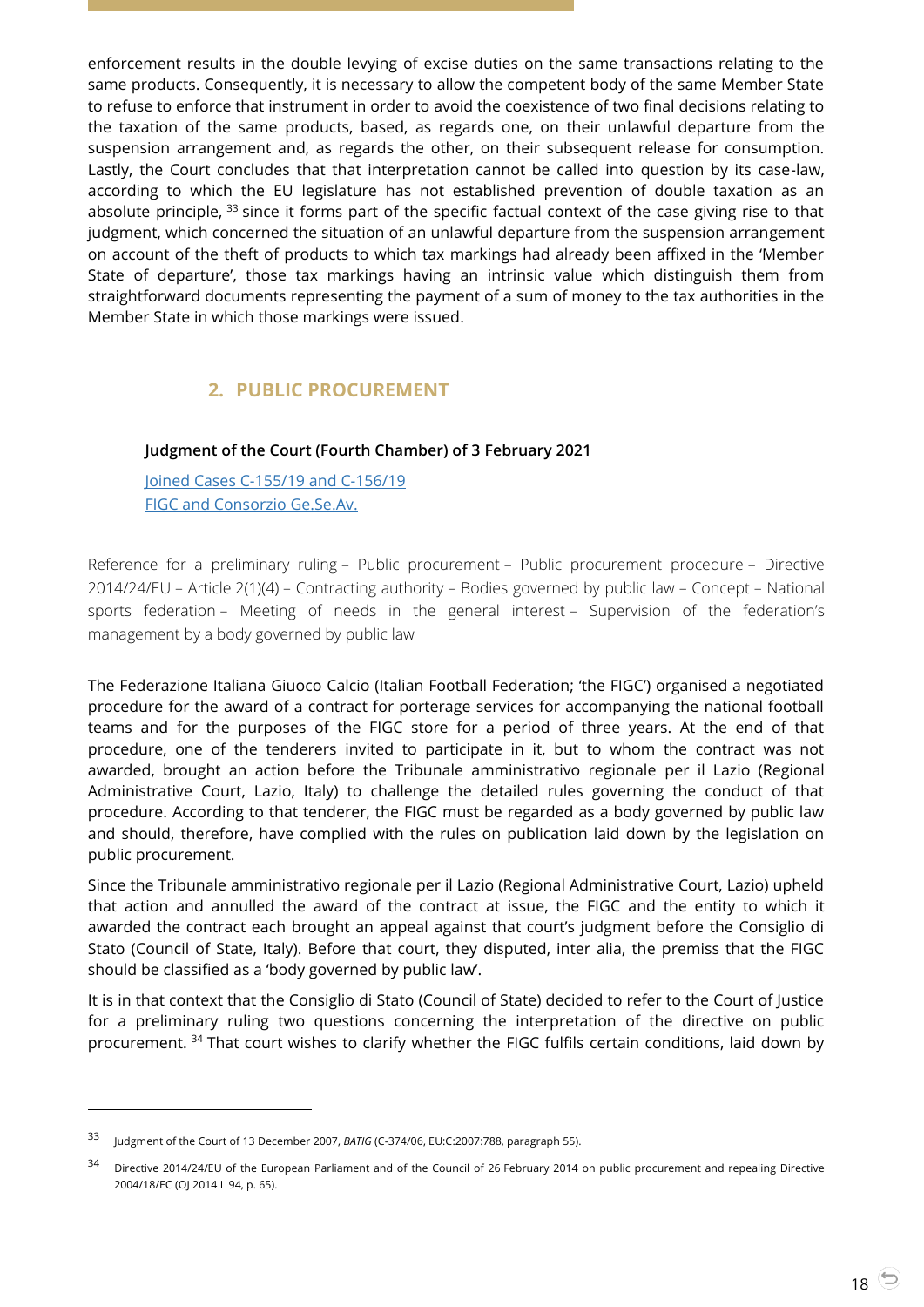that directive, in order to be classified as a 'body governed by public law' and therefore required to apply the rules relating to the award of public contracts. More specifically, the referring court asks the Court to interpret, first, the condition that a 'body governed by public law' must have been established for the specific purpose of meeting needs in the general interest, not having an industrial or commercial character <sup>35</sup> and, secondly, the condition that such a body must be subject to management supervision by a public authority. <sup>36</sup>

## *Findings of the Court*

In the first place, the Court observes that, in Italy, the activity of general interest comprised by sport is pursued by each of the national sports federations within the framework of tasks of a public nature expressly assigned to those federations by national legislation, it being specified that several of those tasks appear not to be of an industrial or commercial character. The Court concludes from this that, if a national sports federation, such as the FIGC, does in fact carry out such tasks, that federation may be regarded as having been established for the specific purpose of meeting needs in the general interest not having an industrial or commercial character.

The Court states that that conclusion is not called into question by the fact that the FIGC, first, has the legal form of an association governed by private law and, secondly, pursues, alongside the activities of general interest exhaustively listed in the national rules, other activities which constitute a large part of its overall activities and are self-financed.

In the second place, as regards the question whether a national sports federation must be regarded as being subject to management supervision by a public authority such as, in the present case, the Comitato Olimpico Nazionale Italiano (Italian National Olympic Committee; 'the CONI'), the Court finds that a public authority responsible in essence for laying down sporting rules, verifying that they are properly applied and intervening only as regards the organisation of competitions and Olympic preparation, without regulating the day-to-day organisation and practice of the different sporting disciplines, cannot be regarded, prima facie, as a hierarchical body capable of controlling and directing the management of national sports federations. It adds that the management autonomy conferred on the national sports federations in Italy seems, a priori, to militate against active control on the part of the CONI to the extent that it would be in a position to influence the management of a national sports federation such as the FIGC, particularly in relation to the award of public contracts.

However, the Court makes clear that such a presumption may be rebutted if it is established that the various powers conferred on the CONI in relation to the FIGC have the effect of making the FIGC dependent on the CONI to such an extent that the CONI may influence its decisions with regard to public contracts.

While pointing out that it is for the referring court to ascertain whether there is dependency coupled with such a possibility of influence, the Court provides clarification to guide that court in its decision. In that context, the Court states, inter alia, that, in order to assess the existence of active control by the CONI over the management of the FIGC and of the possibility of influence over the FIGC's decisions with regard to public contracts, the analysis of the CONI's various powers in relation to the FIGC must be the subject of an overall assessment.

Furthermore, the Court finds that, if it were concluded that the CONI exercises supervision over the management of national sports federations, the fact that the latter may, on account of their majority participation in the CONI's main bodies, exert an influence over the CONI's activity, is relevant only if it can be established that each national sports federation, considered individually, is in a position to exert a significant influence over the management supervision exercised by the CONI over it with the

<sup>35</sup> Article 2(1)(4)(a) of Directive 2014/24.

<sup>36</sup> Article 2(1)(4)(c) of Directive 2014/24.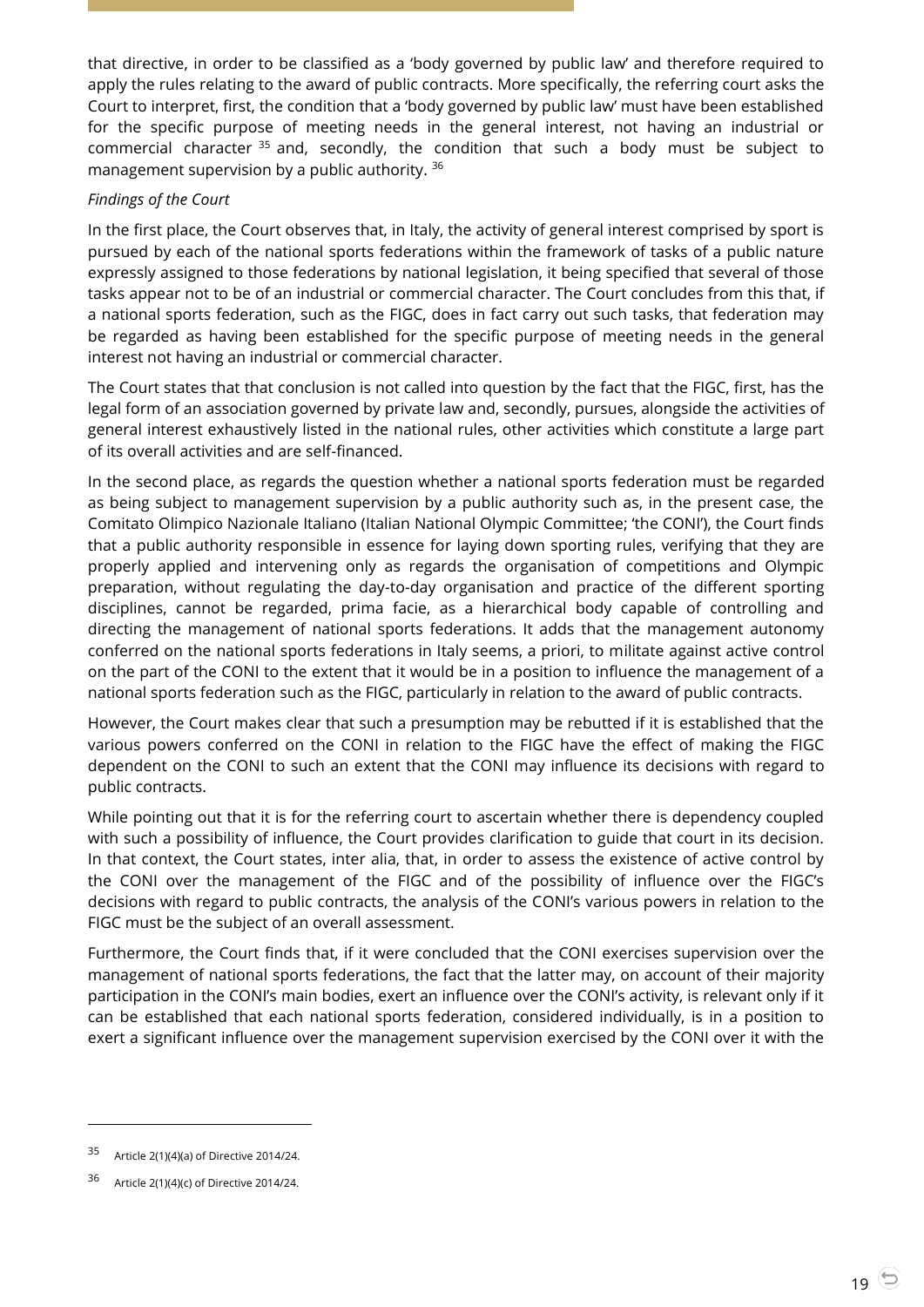<span id="page-19-0"></span>result that that supervision would be offset and such a federation would thus regain control over its management.

# **3. CHEMICALS**

## <span id="page-19-1"></span>**Judgment of the Court (First Chamber) of 25 February 2021**

Case [C-389/19](https://curia.europa.eu/juris/document/document.jsf?text=&docid=238162&pageIndex=0&doclang=EN&mode=lst&dir=&occ=first&part=1&cid=1581073) P [Commission](https://curia.europa.eu/juris/document/document.jsf?text=&docid=238162&pageIndex=0&doclang=EN&mode=lst&dir=&occ=first&part=1&cid=1581073) v Sweden

Appeal – Regulation (EC) No 1907/2006 – Registration, evaluation, authorisation and restriction of chemicals – European Commission decision authorising certain uses of lead sulfochromate yellow and lead chromate molybdate sulfate red, substances listed in Annex XIV of that regulation – Substances of very high concern – Conditions of authorisation – Assessment of the lack of suitable alternatives

On 19 November 2013, DCC Maastricht BV submitted an application for authorisation to place on the market lead sulfochromate yellow and lead chromate molybdate sulfate red, pigments included in the list of substances of very high concern, for six identical uses of those two substances.

The Commission authorised the uses referred to in the application, attaching restrictions and requirements to that authorisation  $37$  ('the decision at issue'). Authorisation was subject to the condition, in particular, that users downstream of the authorisation holder must provide the European Chemicals Agency (ECHA) with information on the suitability and availability of alternatives for the uses concerned, giving detailed proof of the need to use the substances in question.

The Kingdom of Sweden brought an action before the General Court seeking annulment of the decision at issue. The General Court annulled that decision, on the ground that the Commission had erred in law in its examination of the lack of availability of alternative substances. That institution brought an appeal before the Court of Justice.

#### *Findings of the Court*

 $\overline{a}$ 

As to the substance, the Court of Justice finds that the General Court was correct to hold that the Commission had failed to fulfil its obligation to verify the lack of availability of alternative substances. It notes that the Commission was not entitled to take the view that an alternative substance could be allowed only if substitution did not entail any loss of performance. Such a restriction on acceptance of the alternative substance runs counter to the very purpose of the REACH Regulation, which seeks to promote the substitution of substances of very high concern by other appropriate substances. 38 However, to decide, as a matter of principle, that replacement must not entail any reduction in performance amounts not only to adding a condition not provided for in that regulation, but is likely to prevent that replacement and, consequently, to deprive that regulation of much of its effectiveness.

<sup>37</sup> Article 60(4) of Regulation (EC) No 1907/2006 of the European Parliament and of the Council of 18 December 2006 concerning the Registration, Evaluation, Authorisation and Restriction of Chemicals (REACH), establishing a European Chemicals Agency, amending Directive 1999/45/EC and repealing Council Regulation (EEC) No 793/93 and Commission Regulation (EC) No 1488/94 as well as Council Directive 76/769/EEC and Commission Directives 91/155/EEC, 93/67/EEC, 93/105/EC and 2000/21/EC (OJ 2006 L 396, p. 1, and corrigendum OJ 2007 L 136, p. 3; 'the REACH Regulation'). Under that provision, the Commission may grant authorisation for a chemical substance only if it is shown that socio-economic benefits outweigh the risk to human health or the environment arising from the use of the substance and if there are no suitable alternative substances or technologies.

<sup>38</sup> Article 55 and recitals 4, 12, 70 and 73 of the REACH Regulation.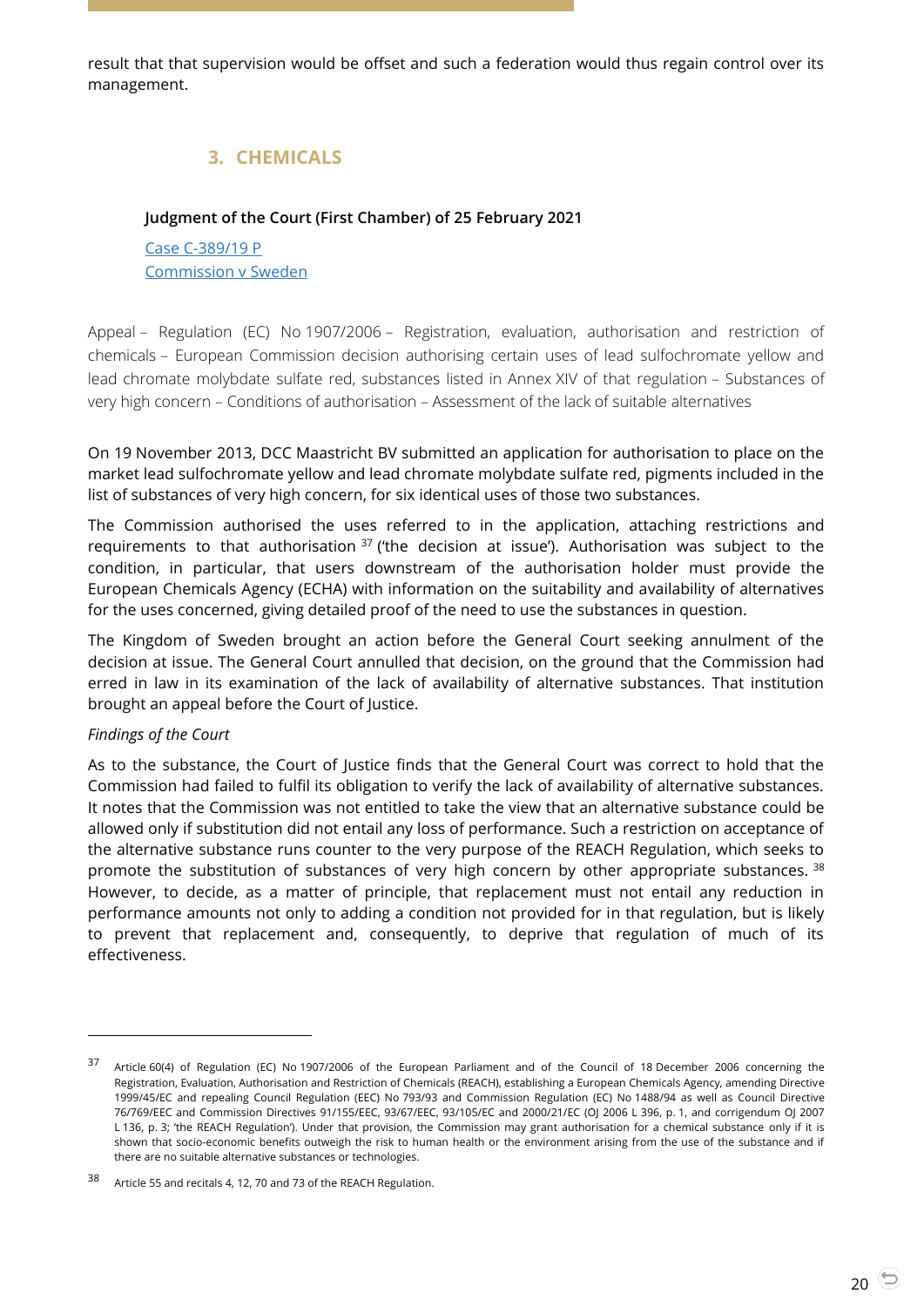By contrast, the Court of Justice criticises the judgment of the General Court in so far as it incorrectly assessed the effects of an immediate annulment of the decision at issue. The REACH Regulation allows the continued use of authorised uses after the expiry of their authorisation until a decision has been taken on the new application for authorisation. Consequently, the annulment of the contested decision with immediate effect recalled into force the previous authorisation for the substances at issue. However, the decision at issue restricted, in certain respects, the use of those substances of very high concern. That is why the General Court's rejection of the application to maintain the effects of the decision at issue increased the risk of serious and irreparable damage to human health and the environment. The Court of Justice therefore sets aside the judgment of the General Court on that point and orders the maintenance of the effects of that decision until the European Commission has adopted a fresh decision on the application for authorisation submitted by DCC Maastricht BV.

## <span id="page-20-1"></span><span id="page-20-0"></span>**VI. COMMON FOREIGN AND SECURITY POLICY : RESTRICTIVE MEASURES**

#### **Judgment of the General Court (Fifth Chamber) of 3 February 2021**

Case [T-258/20](https://curia.europa.eu/juris/document/document.jsf?text=&docid=237287&pageIndex=0&doclang=EN&mode=lst&dir=&occ=first&part=1&cid=5742144) [Klymenko](https://curia.europa.eu/juris/document/document.jsf?text=&docid=237287&pageIndex=0&doclang=EN&mode=lst&dir=&occ=first&part=1&cid=5742144) v Council

 $\overline{a}$ 

Common foreign and security policy – Restrictive measures taken having regard to the situation in Ukraine – Freezing of funds – List of the persons, entities and bodies covered by the freezing of funds and economic resources – Maintenance of the applicant's name on the list – Obligation of the Council of the European Union to verify that that decision was taken in accordance with the rights of defence and the right to effective judicial protection

Following the suppression of demonstrations in Independence Square in Kiev (Ukraine) in February 2014, the Council of the European Union adopted, on 5 March 2014, Decision 2014/119/CFSP <sup>39</sup> and Regulation No 208/2014 <sup>40</sup> concerning restrictive measures directed against certain persons, entities and bodies in view of the situation in Ukraine. The purpose of those acts is, inter alia, to freeze the funds of persons identified as responsible for misappropriation of State funds. The applicant had been included on the list of persons and entities covered by those measures on 14 April 2014, on the ground that he was the subject of preliminary investigations in Ukraine for offences related to the misappropriation of State funds and their illegal transfer outside Ukraine. The Council had subsequently extended that listing on several occasions  $41$ , on the ground that the applicant was the subject of criminal proceedings by the Ukrainian authorities for the misappropriation of public funds or assets.

 $39$  Council Decision 2014/119/CFSP of 5 March 2014 concerning restrictive measures directed against certain persons, entities and bodies in view of the situation in Ukraine (OJ 2014 L 66, p. 26).

<sup>40</sup> Council Regulation (EU) No 208/2014 of 5 March 2014 concerning restrictive measures directed against certain persons, entities and bodies in view of the situation in Ukraine (OJ 2014 L 66, p. 1).

<sup>41</sup> See order of 10 June 2016, *Klymenko* <sup>v</sup>*Council* (T-494/14, EU:T:2016:360); judgments of 8 November 2017, *Klymenko* <sup>v</sup>*Council* (T-245/15, not published, EU:T:2017:792); of 11 July 2019, *Klymenko* v *Council* (T-274/18, EU:T:2019:509); of 26 September 2019, *Klymenko* v *Council* (C-11/18 P, not published, EU:C:2019:786); and of 25 June 2020, *Klymenko* v *Council* (T-295/19, EU:T:2020:287).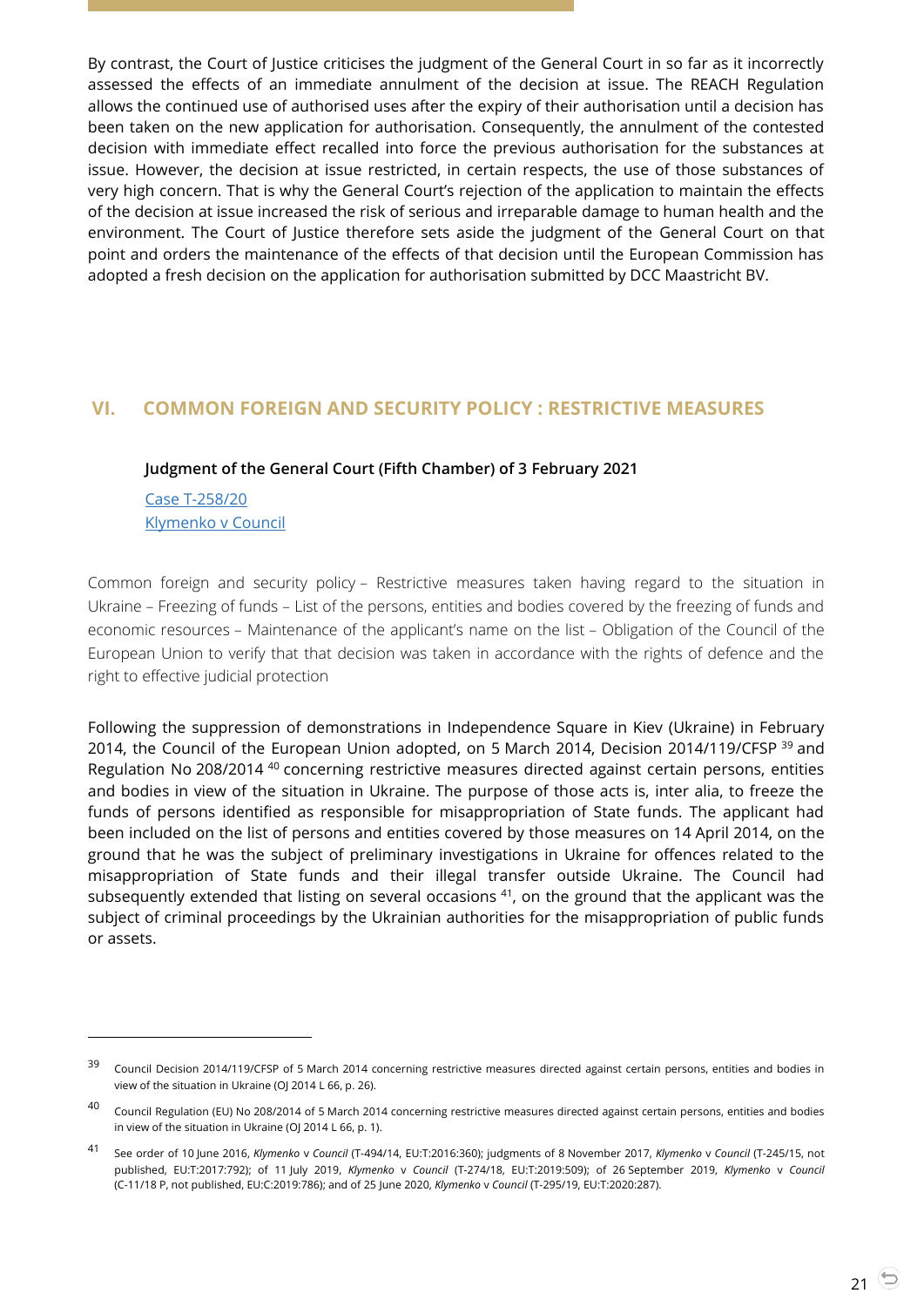Following the adoption of Decision 2020/373 <sup>42</sup> and Regulation 2020/370 <sup>43</sup>, by which the Council had extended the inclusion of his name on the list at issue on the same grounds against him, the appellant brought an action for annulment of those acts.

The General Court annuls those two acts in so far as they concern the applicant and recalls that it is for the Council, when it bases restrictive measures on decisions of a non-Member State, to ensure itself that, when adopting those decisions by the authorities of the non-Member State in question, it complies with the fundamental rights recognised by the Charter of Fundamental Rights of the European Union ('the Charter').

#### *Findings of the General Court*

 $\overline{a}$ 

The Court noted, first of all, that the Courts of the European Union must review the lawfulness of all Union acts in the light of fundamental rights. The Courts of the European Union must ensure in particular that the contested act has a sufficiently solid factual basis. In that regard, although the Council may base the adoption or the maintenance of restrictive measures on a decision of a non-Member State, it must verify that that decision was taken in accordance with the rights of the defence and the right to effective judicial protection in the State in question. The Court also clarified that, while the fact that a non-Member State is among the States which have acceded to the Convention for the Protection of Human Rights and Fundamental Freedoms ('the ECHR') entails review, by the European Court of Human Rights ('the ECtHR'), of the fundamental rights guaranteed by the ECHR, that fact cannot render that verification requirement superfluous.

In the present case, although, with reference to its duty to state reasons, the Council has set out the reasons why it considered the decision of the Ukrainian authorities to initiate and conduct criminal proceedings for the misappropriation of public funds to have been adopted in accordance with the rights in question, the Court recalls, however, that the duty to state reasons must be distinguished from the examination of the merits of the statement of reasons, which goes to the substantive legality of the contested acts, of which the Court ensures the review.

In that regard, the Court observes, as a preliminary point, that the Council has failed to demonstrate how the judicial decisions mentioned showed that the applicant's rights of defence and right to effective judicial protection in the course of criminal proceedings had been observed. First of all, as regards the decision of the investigating judge of 19 August 2019, the Court notes that the Council should have sought clarification from the Ukrainian authorities as to the information on which the investigating judge based his or her view that the applicant was included on an 'international list of requested persons', in accordance with the Ukrainian Code of Criminal Procedure. Furthermore, as regards the decisions of the investigating judge of 1 March 2017 and 5 October 2018 and the decision of the investigating judge of 8 February 2017, the Court does not take them into account, and observes that they were taken, inter alia, before the adoption of the contested measures. The Court notes, finally and in any event, that not all the decisions referred to are, in themselves, capable of establishing that the decision of the Ukrainian authorities to conduct the criminal proceedings, on which the maintenance of the restrictive measures is based, was taken in accordance with the rights of the defence and the right to effective judicial protection. All the judicial decisions referred to by the Council were made in the context of criminal proceedings which justified the inclusion and maintenance of the applicant's name on the list, and which are merely incidental in the light of those proceedings, since they are either restrictive or procedural in nature.

The Court considers, in the second place, that the Council has also failed to demonstrate to what extent the information available to it concerning, in particular, the process of familiarisation of the

<sup>42</sup> Council Decision (CFSP) 2020/373 of 5 March 2020 amending Decision 2014/119/CFSP concerning restrictive measures directed against certain persons, entities and bodies in view of the situation in Ukraine (OJ 2020 L 71, p. 10).

<sup>43</sup> Council Implementing Regulation (EU) 2020/370 of 5 March 2020 implementing Regulation (EU) No 208/2014 concerning restrictive measures directed against certain persons, entities and bodies in view of the situation in Ukraine (OJ 2020 L 71, p. 1).